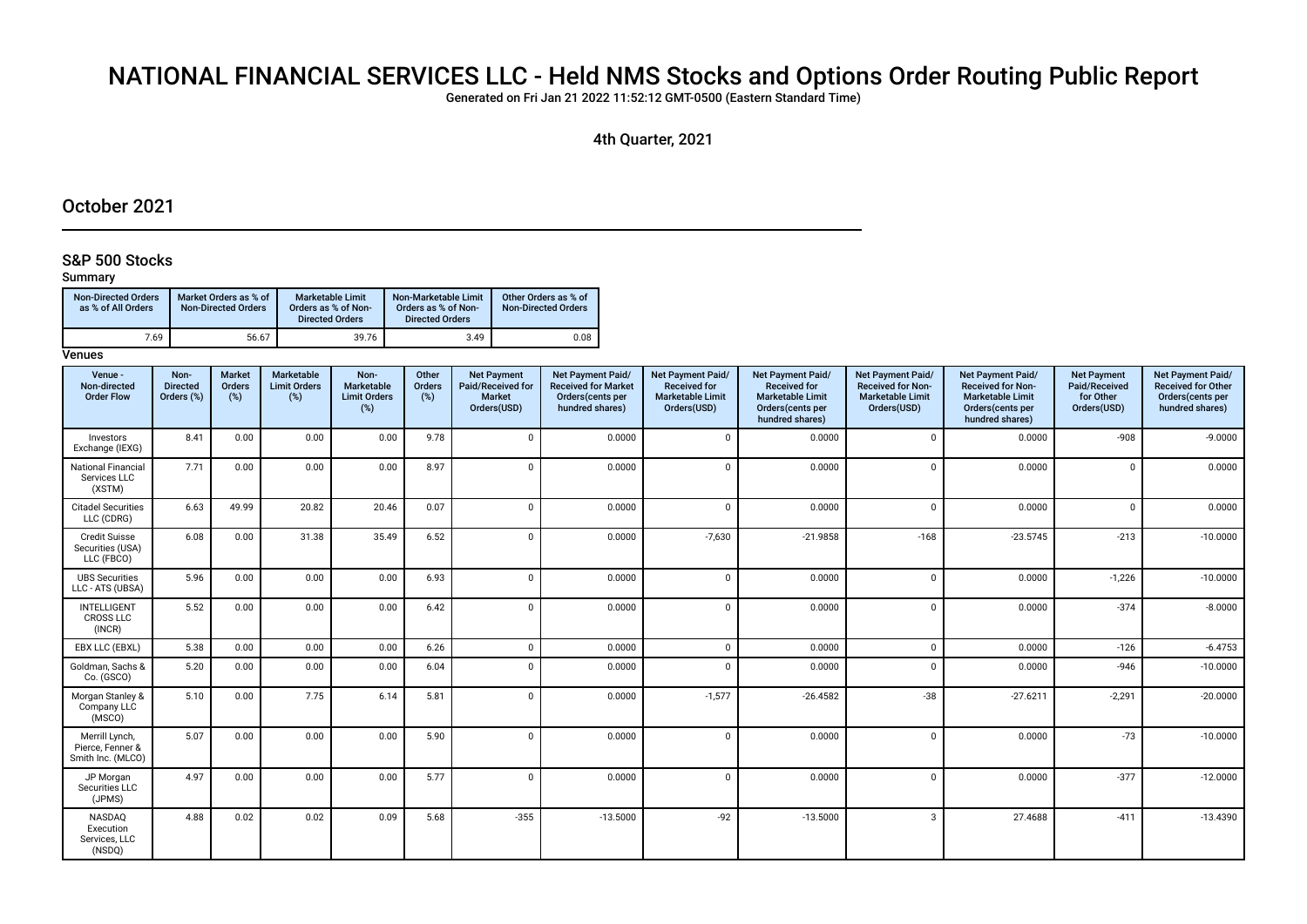| Venue -<br>Non-directed<br><b>Order Flow</b> | Non-<br><b>Directed</b><br>Orders (%) | <b>Market</b><br>Orders<br>(%) | Marketable<br><b>Limit Orders</b><br>(%) | Non-<br><b>Marketable</b><br><b>Limit Orders</b><br>(%) | Other<br>Orders<br>(%) | <b>Net Payment</b><br>Paid/Received for<br><b>Market</b><br>Orders(USD) | <b>Net Payment Paid/</b><br><b>Received for Market</b><br>Orders (cents per<br>hundred shares) | Net Payment Paid/<br><b>Received for</b><br><b>Marketable Limit</b><br>Orders(USD) | Net Payment Paid/<br><b>Received for</b><br><b>Marketable Limit</b><br>Orders (cents per<br>hundred shares) | Net Payment Paid/<br><b>Received for Non-</b><br><b>Marketable Limit</b><br>Orders(USD) | <b>Net Payment Paid/</b><br><b>Received for Non-</b><br><b>Marketable Limit</b><br>Orders(cents per<br>hundred shares) | <b>Net Payment</b><br>Paid/Received<br>for Other<br>Orders(USD) | Net Payment Paid/<br><b>Received for Other</b><br>Orders (cents per<br>hundred shares) |
|----------------------------------------------|---------------------------------------|--------------------------------|------------------------------------------|---------------------------------------------------------|------------------------|-------------------------------------------------------------------------|------------------------------------------------------------------------------------------------|------------------------------------------------------------------------------------|-------------------------------------------------------------------------------------------------------------|-----------------------------------------------------------------------------------------|------------------------------------------------------------------------------------------------------------------------|-----------------------------------------------------------------|----------------------------------------------------------------------------------------|
| Barclays Capital,<br>Inc. (LEHM)             | 4.64                                  | 0.00                           | 0.00                                     | 0.00                                                    | 5.40                   |                                                                         | 0.0000                                                                                         |                                                                                    | 0.0000                                                                                                      |                                                                                         | 0.0000                                                                                                                 | $-573$                                                          | $-10.0000$                                                                             |
| VIRTU Americas,<br>LLC (NITE)                | 4.24                                  | 26.62                          | 19.92                                    | 20.14                                                   | 0.71                   |                                                                         | 0.0000                                                                                         |                                                                                    | 0.0000                                                                                                      |                                                                                         | 0.0000                                                                                                                 |                                                                 | 0.0000                                                                                 |
| <b>VIRTU Americas</b><br>LLC (KCGM)          | 2.59                                  | 0.00                           | 19.85                                    | 17.22                                                   | 2.68                   |                                                                         | 0.0000                                                                                         | $-4,081$                                                                           | $-23.6526$                                                                                                  | $-106$                                                                                  | $-23.6100$                                                                                                             | $-54$                                                           | $-10.0000$                                                                             |
| <b>BIDS Trading LP</b><br>(BIDS)             | 2.32                                  | 0.00                           | 0.00                                     | 0.00                                                    | 2.69                   |                                                                         | 0.0000                                                                                         |                                                                                    | 0.0000                                                                                                      |                                                                                         | 0.0000                                                                                                                 | $-82$                                                           | $-15.0000$                                                                             |
| <b>Instinet LLC</b><br>(INCA)                | 2.17                                  | 0.00                           | 0.00                                     | 0.00                                                    | 2.53                   |                                                                         | 0.0000                                                                                         |                                                                                    | 0.0000                                                                                                      |                                                                                         | 0.0000                                                                                                                 | $-16$                                                           | $-10.0000$                                                                             |
| <b>JANE STREET</b><br>CAPITAL, LLC<br>(JNST) | 2.12                                  | 16.88                          | 0.10                                     | 0.07                                                    | 0.00                   |                                                                         | 0.0000                                                                                         |                                                                                    | 0.0000                                                                                                      |                                                                                         | 0.0000                                                                                                                 |                                                                 | 0.0000                                                                                 |
| ITG, Inc. (ITGI)                             | 1.95                                  | 0.00                           | 0.00                                     | 0.00                                                    | 2.27                   |                                                                         | 0.0000                                                                                         |                                                                                    | 0.0000                                                                                                      |                                                                                         | 0.0000                                                                                                                 | $-52$                                                           | $-10.0000$                                                                             |

Investors Exchange (IEXG):

NFS may be charged fees or receive rebates for orders executed on specific equities exchanges. Fees and rebates are set by exchange rules, subject to SEC approval, and are non-negotiable.

Visit exchange websites directly for detailed price lists: https://exchange.iex.io/resources/trading/fee-schedule/

Orders to each venue are classified according to the parameters of the child order routed to the venue, not the parent order. For example, a customer market order routed to an ATS as a mid-point peg order will be classifie

## National Financial Services LLC (XSTM):

Orders may be routed to NFS's Alternative Trading System, CrossStream. NFS is not charged an explicit fee for orders executed in CrossStream but may receive a trading commission from the contra-side party against which the Orders to each venue are classified according to the parameters of the child order routed to the venue, not the parent order. For example, a customer market order routed to an ATS as a mid-point peg order will be classifie

## Citadel Securities LLC (CDRG):

Orders to each venue are classified according to the parameters of the child order routed to the venue, not the parent order. For example, a customer market order routed to an ATS as a mid-point peg order will be classifie

#### Credit Suisse Securities (USA) LLC (FBCO):

NFS may be charged fees for orders executed in Alternative Trading Systems. These fees are agreed upon between NFS and the Alternative Trading Systems or directly set by the Alternative Trading Systems.

NFS may route orders for additional routing to Credit Suisse Securities (USA) LLC, Morgan Stanley & amp: Co. LLC, and VIRTU Americas LLC.

Orders routed further by Credit Suisse Securities (USA) LLC are sent to exchanges which incur fees and rebates based on the exchange rules, subject to SEC approval, and are non-negotiable.

Execution fees and rebates incurred by Credit Suisse Securities (USA) LLC for routing these orders are passed back to NFS plus an additional router fee.

Orders to each venue are classified according to the parameters of the child order routed to the venue, not the parent order. For example, a customer market order routed to an ATS as a mid-point peg order will be classifie

## UBS Securities LLC - ATS (UBSA):

NFS may be charged fees for orders executed in Alternative Trading Systems. These fees are agreed upon between NFS and the Alternative Trading Systems or directly set by the Alternative Trading Systems or directly set by t Orders to each venue are classified according to the parameters of the child order routed to the venue, not the parent order. For example, a customer market order routed to an ATS as a mid-point peg order will be classifie

## INTELLIGENT CROSS LLC (INCR):

NFS may be charged fees for orders executed in Alternative Trading Systems. These fees are agreed upon between NFS and the Alternative Trading Systems or directly set by the Alternative Trading Systems or directly set by t Orders to each venue are classified according to the parameters of the child order routed to the venue, not the parent order. For example, a customer market order routed to an ATS as a mid-point peg order will be classifie

## EBX LLC (EBXL):

NFS may be charged fees for orders executed in Alternative Trading Systems. These fees are agreed upon between NFS and the Alternative Trading Systems or directly set by the Alternative Trading Systems or directly set by t Orders may be routed through EBX LLC in which NFS or its afliates have an interest. Orders to each venue are classified according to the parameters of the child order routed to the venue, not the parent order. For example, a customer market order routed to an ATS as a mid-point peg order will be classifie

#### Goldman, Sachs & Co. (GSCO):

NFS may be charged fees for orders executed in Alternative Trading Systems. These fees are agreed upon between NFS and the Alternative Trading Systems or directly set by the Alternative Trading Systems or directly set by t Orders to each venue are classified according to the parameters of the child order routed to the venue, not the parent order. For example, a customer market order routed to an ATS as a mid-point peg order will be classifie

## Morgan Stanley & Company LLC (MSCO):

NFS may be charged fees for orders executed in Alternative Trading Systems. These fees are agreed upon between NFS and the Alternative Trading Systems or directly set by the Alternative Trading Systems. NFS may route orders for additional routing to Credit Suisse Securities (USA) LLC, Morgan Stanley & Co. LLC, and VIRTU Americas LLC. Orders routed further by Morgan Stanley & amp; Co. LLC are sent to exchanges which incur fees and rebates based on the exchange rules, subject to SEC approval, and are non-negotiable. Execution fees and rebates incurred by Morgan Stanley & amp; Co. LLC for routing these orders are passed back to NFS plus an additional router fee. Orders to each venue are classified according to the parameters of the child order routed to the venue, not the parent order. For example, a customer market order routed to an ATS as a mid-point peg order will be classifie

Merrill Lynch, Pierce, Fenner & Smith Inc. (MLCO):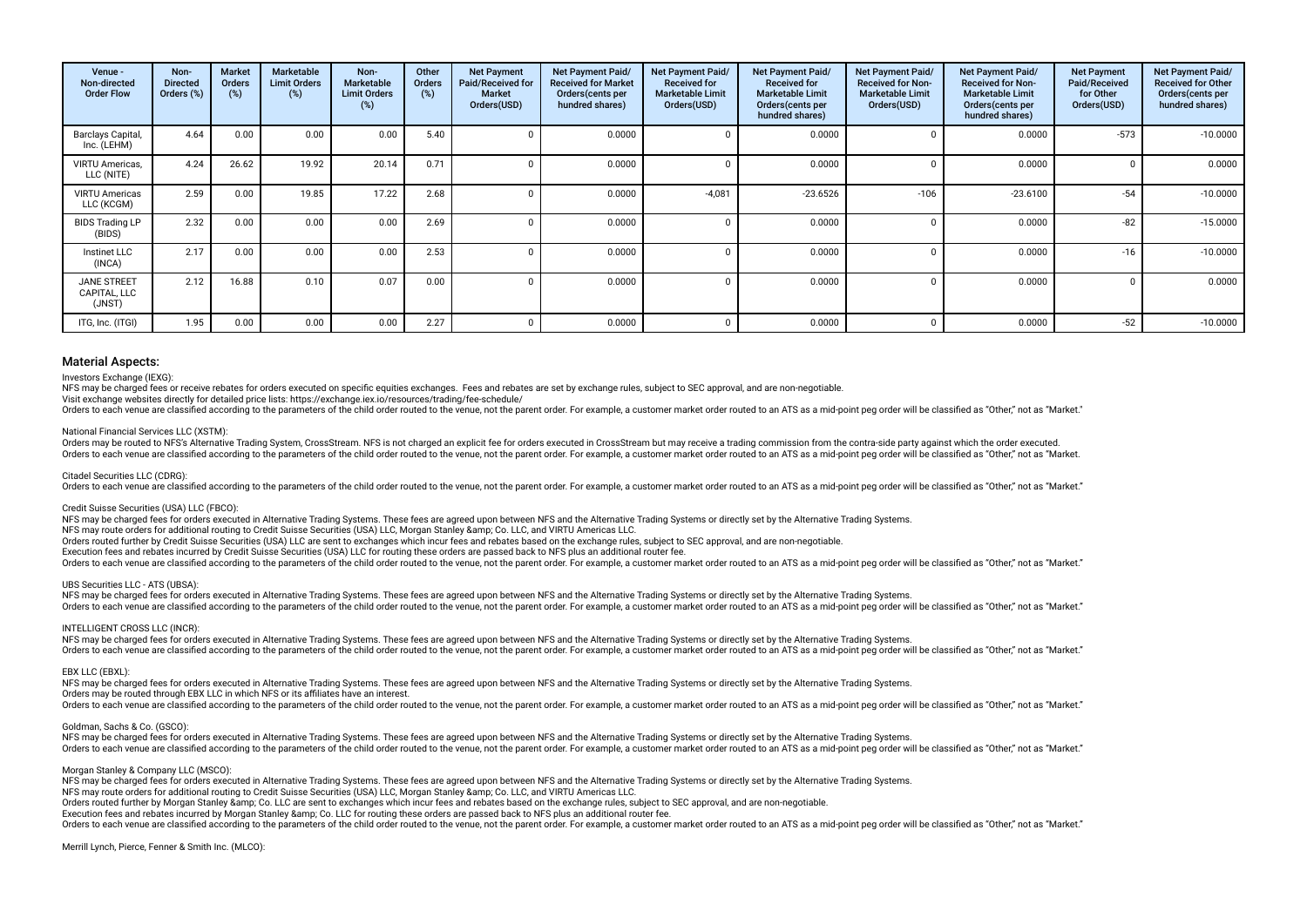NFS may be charged fees for orders executed in Alternative Trading Systems. These fees are agreed upon between NFS and the Alternative Trading Systems or directly set by the Alternative Trading Systems. Orders to each venue are classified according to the parameters of the child order routed to the venue, not the parent order. For example, a customer market order routed to an ATS as a mid-noint peg order will be classifie

JP Morgan Securities LLC (JPMS):

NFS may be charged fees for orders executed in Alternative Trading Systems. These fees are agreed upon between NFS and the Alternative Trading Systems or directly set by the Alternative Trading Systems. Orders to each venue are classified according to the parameters of the child order routed to the venue, not the parent order. For example, a customer market order routed to an ATS as a mid-point peg order will be classifie

NASDAQ Execution Services, LLC (NSDQ):

NFS may be charged fees or receive rebates for orders executed on specific equities exchanges

Rebates are generally for limit orders required to be displayed on exchange per the SEC Limit Order Display Rule but may also include marketable orders executed on certain exchanges.

Economics associated with Market orders, Marketable Limit orders and Other orders may represent a variety of different interaction types on the exchange, including but not limited to: participating in the exchange's openin removing liquidity on the exchange. The per-share economics described on this report represent a mix of interactions on the exchange.

Fees and rebates are set by exchange rules, subject to SEC approval, and are non-negotiable. Visit exchange websites directly for detailed price lists: https://nasdaqtrader.com/Trader.aspx?id=PriceListTrading2

Orders to each venue are classified according to the parameters of the child order routed to the venue, not the parent order. For example, a customer market order routed to an ATS as a mid-point peg order will be classifie

Barclays Capital, Inc. (LEHM):

NFS may be charged fees for orders executed in Alternative Trading Systems. These fees are agreed upon between NFS and the Alternative Trading Systems or directly set by the Alternative Trading Systems. Orders to each venue are classified according to the parameters of the child order routed to the venue, not the parent order. For example, a customer market order routed to an ATS as a mid-point peg order will be classifie

VIRTU Americas, LLC (NITE):

Orders to each venue are classified according to the parameters of the child order routed to the venue, not the parent order. For example, a customer market order routed to an ATS as a mid-point peg order will be classifie

### VIRTU Americas LLC (KCGM):

NFS may be charged fees for orders executed in Alternative Trading Systems. These fees are agreed upon between NFS and the Alternative Trading Systems or directly set by the Alternative Trading Systems. NFS may route orders for additional routing to Credit Suisse Securities (USA) LLC, Morgan Stanley & amp; Co. LLC, and VIRTU Americas LLC. Orders routed further by VIRTU Americas LLC are sent to exchanges which incur fees and rebates based on the exchange rules, subject to SEC approval, and are non-negotiable. Execution fees and rebates incurred by VIRTU Americas LLC for routing these orders are passed back to NFS plus an additional router fee. Didensity of the parameters of the child order routed to the venue, not the parent order. For example, a customer market order routed to an ATS as a mid-point peg order will be classified as "Other," not as "Market."

### BIDS Trading LP (BIDS):

NFS may be charged fees for orders executed in Alternative Trading Systems. These fees are agreed upon between NFS and the Alternative Trading Systems or directly set by the Alternative Trading Systems. NFS is charged fees by BIDS Trading LP on a tiered price schedule based on volume thresholds.

Orders to each venue are classified according to the parameters of the child order routed to the venue, not the parent order. For example, a customer market order routed to an ATS as a mid-point peg order will be classifie

Instinet LLC (INCA):

NFS may be charged fees for orders executed in Alternative Trading Systems. These fees are agreed upon between NFS and the Alternative Trading Systems or directly set by the Alternative Trading Systems or directly set by t The saided according to the parameters of the child order routed to the yenue not the parameter Soft and the version of the version of the parameter of the version of the school of the version of the school of the paramete

## JANE STREET CAPITAL, LLC (JNST):

Orders to each venue are classified according to the parameters of the child order routed to the venue, not the parent order. For example, a customer market order routed to an ATS as a mid-point peg order will be classifie

ITG, Inc. (ITGI):

NFS may be charged fees for orders executed in Alternative Trading Systems. These fees are agreed upon between NFS and the Alternative Trading Systems or directly set by the Alternative Trading Systems. Orders to each venue are classified according to the parameters of the child order routed to the venue, not the parent order. For example, a customer market order routed to an ATS as a mid-point peg order will be classifie

## October 2021

## Non-S&P 500 Stocks

## Summary

| <b>Non-Directed Orders</b><br>as % of All Orders | Market Orders as % of<br><b>Non-Directed Orders</b> | <b>Marketable Limit</b><br>Orders as % of Non-<br><b>Directed Orders</b> | Non-Marketable Limit<br>Orders as % of Non-<br><b>Directed Orders</b> | Other Orders as % of<br><b>Non-Directed Orders</b> |
|--------------------------------------------------|-----------------------------------------------------|--------------------------------------------------------------------------|-----------------------------------------------------------------------|----------------------------------------------------|
| 9.43                                             | 14.35                                               | 53.87                                                                    | 31.62                                                                 | 0.16                                               |

| Venue -<br>Non-directed<br><b>Order Flow</b> | Non-<br><b>Directed</b><br>Orders $(\%)$ | Market<br>Orders | Marketable<br><b>Limit Orders</b><br>(%) | Non-<br><b>Marketable</b><br><b>Limit Orders</b> | Other<br><b>Orders</b><br>$(\%)$ | Net Payment<br>Paid/Received for<br><b>Market</b><br>Orders(USD) | <b>Net Payment Paid/</b><br><b>Received for Market</b><br>Orders (cents per<br>hundred shares) | <b>Net Payment Paid/</b><br><b>Received for</b><br><b>Marketable Limit</b><br>Orders(USD) | <b>Net Payment Paid/</b><br><b>Received for</b><br><b>Marketable Limit</b><br>Orders (cents per<br>hundred shares) | <b>Net Payment Paid/</b><br><b>Received for Non-</b><br><b>Marketable Limit</b><br>Orders(USD) | <b>Net Payment Paid/</b><br><b>Received for Non-</b><br><b>Marketable Limit</b><br>Orders (cents per<br>hundred shares) | <b>Net Payment</b><br>Paid/Received<br>for Other<br>Orders(USD) | <b>Net Payment Paid/</b><br><b>Received for Other</b><br>Orders(cents per<br>hundred shares) |
|----------------------------------------------|------------------------------------------|------------------|------------------------------------------|--------------------------------------------------|----------------------------------|------------------------------------------------------------------|------------------------------------------------------------------------------------------------|-------------------------------------------------------------------------------------------|--------------------------------------------------------------------------------------------------------------------|------------------------------------------------------------------------------------------------|-------------------------------------------------------------------------------------------------------------------------|-----------------------------------------------------------------|----------------------------------------------------------------------------------------------|
| Investors<br>Exchange (IEXG)                 | 7.93                                     | 0.00             | 0.02                                     | 1.13                                             | 8.09                             |                                                                  | 0.0000                                                                                         |                                                                                           | 0.0000                                                                                                             |                                                                                                | 0.0000                                                                                                                  | $-1,546$                                                        | $-9.0000$                                                                                    |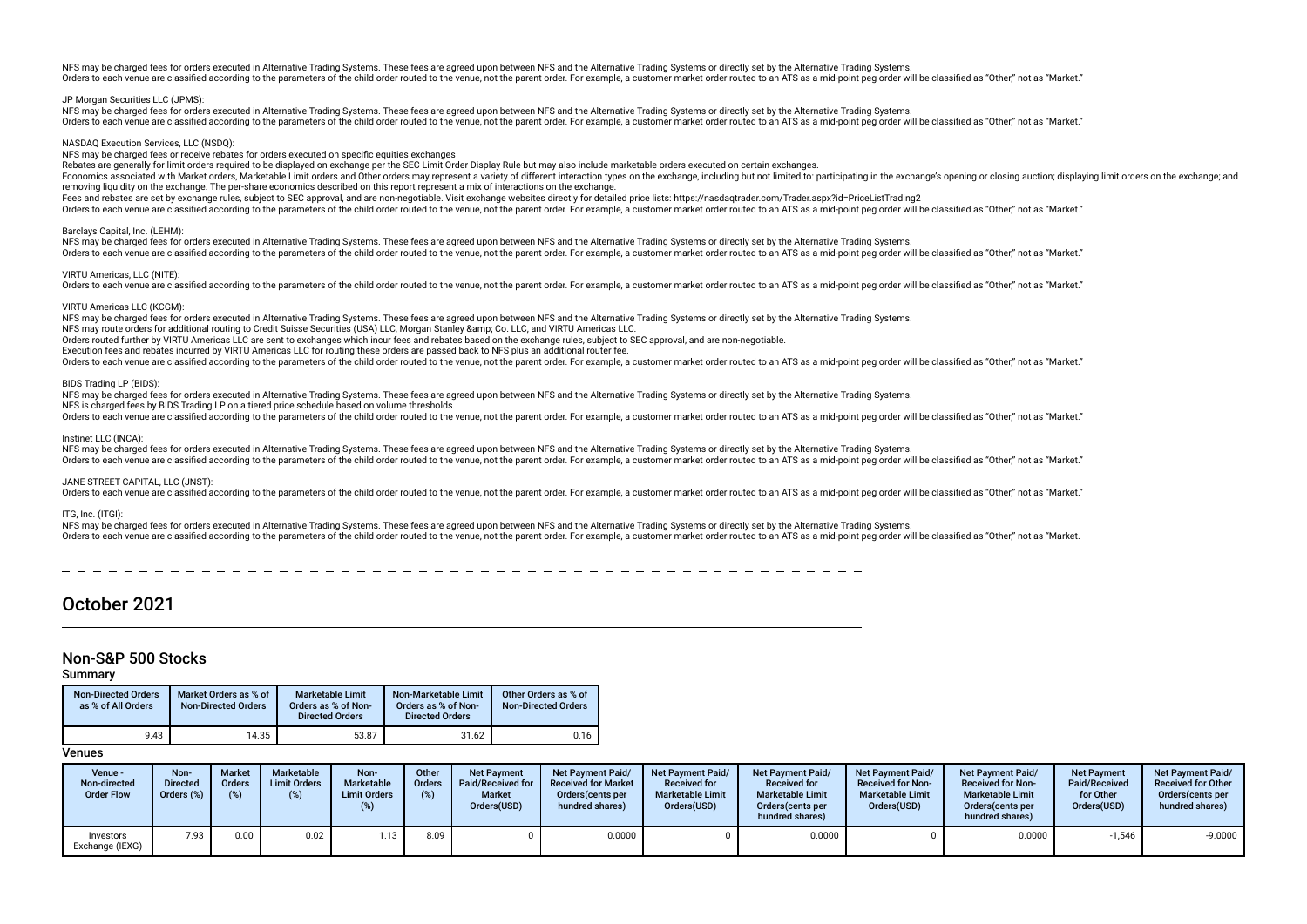| Venue -<br>Non-directed<br><b>Order Flow</b>            | Non-<br><b>Directed</b><br>Orders (%) | <b>Market</b><br>Orders<br>(%) | Marketable<br><b>Limit Orders</b><br>(%) | Non-<br>Marketable<br><b>Limit Orders</b><br>(%) | Other<br><b>Orders</b><br>$(\%)$ | <b>Net Payment</b><br>Paid/Received for<br><b>Market</b><br>Orders(USD) | Net Payment Paid/<br><b>Received for Market</b><br>Orders(cents per<br>hundred shares) | Net Payment Paid/<br><b>Received for</b><br>Marketable Limit<br>Orders(USD) | Net Payment Paid/<br><b>Received for</b><br><b>Marketable Limit</b><br>Orders(cents per<br>hundred shares) | Net Payment Paid/<br>Received for Non-<br><b>Marketable Limit</b><br>Orders(USD) | Net Payment Paid/<br>Received for Non-<br><b>Marketable Limit</b><br>Orders(cents per<br>hundred shares) | <b>Net Payment</b><br>Paid/Received<br>for Other<br>Orders(USD) | Net Payment Paid/<br>Received for Other<br>Orders(cents per<br>hundred shares) |
|---------------------------------------------------------|---------------------------------------|--------------------------------|------------------------------------------|--------------------------------------------------|----------------------------------|-------------------------------------------------------------------------|----------------------------------------------------------------------------------------|-----------------------------------------------------------------------------|------------------------------------------------------------------------------------------------------------|----------------------------------------------------------------------------------|----------------------------------------------------------------------------------------------------------|-----------------------------------------------------------------|--------------------------------------------------------------------------------|
| <b>NASDAO</b><br>Execution<br>Services, LLC<br>(NSDQ)   | 7.63                                  | 0.05                           | 0.07                                     | 2.01                                             | 7.78                             | $-403$                                                                  | $-13.5000$                                                                             | $-122$                                                                      | $-14.3917$                                                                                                 | 343                                                                              | 24.2028                                                                                                  | $-1,111$                                                        | $-15.8341$                                                                     |
| National Financial<br>Services LLC<br>(XSTM)            | 6.54                                  | 0.00                           | 0.00                                     | 0.00                                             | 6.68                             | $\mathbf 0$                                                             | 0.0000                                                                                 | $\mathbf 0$                                                                 | 0.0000                                                                                                     | $\mathbf 0$                                                                      | 0.0000                                                                                                   | $\mathbf 0$                                                     | 0.0000                                                                         |
| <b>Credit Suisse</b><br>Securities (USA)<br>LLC (FBCO)  | 5.97                                  | 0.00                           | 12.21                                    | 8.46                                             | 6.03                             | $\mathsf 0$                                                             | 0.0000                                                                                 | $-7,624$                                                                    | $-21.2874$                                                                                                 | $-229$                                                                           | $-24.7803$                                                                                               | $-614$                                                          | $-10.0000$                                                                     |
| <b>INTELLIGENT</b><br>CROSS LLC<br>(INCR)               | 5.94                                  | 0.00                           | 0.00                                     | 0.00                                             | 6.06                             | $\mathbf 0$                                                             | 0.0000                                                                                 | $\mathbf 0$                                                                 | 0.0000                                                                                                     | $\mathbf 0$                                                                      | 0.0000                                                                                                   | $-951$                                                          | $-8.0000$                                                                      |
| Morgan Stanley &<br>Company LLC<br>(MSCO)               | 5.80                                  | 0.00                           | 4.11                                     | 2.42                                             | 5.89                             | $\mathsf 0$                                                             | 0.0000                                                                                 | $-2,765$                                                                    | $-26.6606$                                                                                                 | $-28$                                                                            | $-25.6585$                                                                                               | $-4,652$                                                        | $-20.0000$                                                                     |
| EBX LLC (EBXL)                                          | 5.75                                  | 0.00                           | 0.00                                     | 0.00                                             | 5.87                             | $\mathsf{O}$                                                            | 0.0000                                                                                 | $\pmb{0}$                                                                   | 0.0000                                                                                                     | $\mathbf 0$                                                                      | 0.0000                                                                                                   | $-368$                                                          | $-6.8301$                                                                      |
| <b>UBS Securities</b><br>LLC - ATS (UBSA)               | 5.52                                  | 0.00                           | 0.00                                     | 0.00                                             | 5.64                             | $\mathbf 0$                                                             | 0.0000                                                                                 | $\mathbf 0$                                                                 | 0.0000                                                                                                     | $\mathbf 0$                                                                      | 0.0000                                                                                                   | $-2,749$                                                        | $-10.0000$                                                                     |
| Merrill Lynch,<br>Pierce, Fenner &<br>Smith Inc. (MLCO) | 5.49                                  | 0.00                           | 0.00                                     | 0.00                                             | 5.60                             | $\mathbf 0$                                                             | 0.0000                                                                                 | $\mathbf 0$                                                                 | 0.0000                                                                                                     | $\mathbf 0$                                                                      | 0.0000                                                                                                   | $-243$                                                          | $-10.0000$                                                                     |
| JP Morgan<br>Securities LLC<br>(JPMS)                   | 5.49                                  | 0.00                           | 0.00                                     | 0.00                                             | 5.60                             | $\mathsf 0$                                                             | 0.0000                                                                                 | $\mathbf 0$                                                                 | 0.0000                                                                                                     | $\mathsf 0$                                                                      | 0.0000                                                                                                   | $-1,148$                                                        | $-12.0000$                                                                     |
| Goldman, Sachs &<br>Co. (GSCO)                          | 5.14                                  | 0.00                           | 0.00                                     | 0.00                                             | 5.24                             | $\mathsf 0$                                                             | 0.0000                                                                                 | $\mathbf 0$                                                                 | 0.0000                                                                                                     | $\mathsf 0$                                                                      | 0.0000                                                                                                   | $-2,146$                                                        | $-10.0000$                                                                     |
| Barclays Capital,<br>Inc. (LEHM)                        | 3.07                                  | 0.00                           | 0.00                                     | 0.00                                             | 3.13                             | $\mathsf 0$                                                             | 0.0000                                                                                 | $\pmb{0}$                                                                   | 0.0000                                                                                                     | $\pmb{0}$                                                                        | 0.0000                                                                                                   | $-1,416$                                                        | $-10.0000$                                                                     |
| Cboe EDGX US<br><b>Equities Exchange</b><br>(EDGX)      | 2.52                                  | 0.00                           | 0.01                                     | 1.49                                             | 2.57                             | $\mathbf 0$                                                             | 0.0000                                                                                 | $\mathbf 0$                                                                 | 0.0000                                                                                                     | 467                                                                              | 30.6547                                                                                                  | $-217$                                                          | $-28.7825$                                                                     |
| <b>NYSE</b> Arca<br>(ARCA)                              | 2.52                                  | 0.00                           | 0.01                                     | 0.64                                             | 2.57                             | $\mathbf 0$                                                             | 0.0000                                                                                 | $-5$                                                                        | $-30.0000$                                                                                                 | 8                                                                                | 5.6731                                                                                                   | $-259$                                                          | $-21.3332$                                                                     |
| Cboe BZX U.S.<br>Equities Exchange<br>(BATS)            | 2.52                                  | 0.00                           | 0.02                                     | 0.89                                             | 2.57                             | $\mathbf 0$                                                             | 0.0000                                                                                 | $-175$                                                                      | $-29.3609$                                                                                                 | 922                                                                              | 17.8384                                                                                                  | $-135$                                                          | $-29.6922$                                                                     |
| Members<br>Exchange<br>(MEMX)                           | 2.52                                  | 0.00                           | 0.01                                     | 0.66                                             | 2.57                             | $\mathsf 0$                                                             | 0.0000                                                                                 | $\pmb{0}$                                                                   | 0.0000                                                                                                     | 29                                                                               | 24.5823                                                                                                  | $-33$                                                           | $-31.2364$                                                                     |
| Cboe BYX U.S.<br>Equities Exchange<br>(YBAT)            | 2.52                                  | 0.00                           | 0.00                                     | 0.00                                             | 2.57                             | $\mathsf 0$                                                             | 0.0000                                                                                 | $\pmb{0}$                                                                   | 0.0000                                                                                                     | $\pmb{0}$                                                                        | 0.0000                                                                                                   | $\mathbf 0$                                                     | 0.0000                                                                         |
| Cboe EDGA U.S.<br><b>Equities Exchange</b><br>(EDGA)    | 2.52                                  | 0.00                           | 0.00                                     | 0.00                                             | 2.57                             | $\mathbf 0$                                                             | 0.0000                                                                                 | $\mathbf 0$                                                                 | 0.0000                                                                                                     | $\mathbf 0$                                                                      | 0.0000                                                                                                   | $\mathbf 0$                                                     | 0.0000                                                                         |
| Nasdaq BX<br>(NQBX)                                     | 2.52                                  | 0.00                           | 0.00                                     | 0.00                                             | 2.57                             | $\pmb{0}$                                                               | 0.0000                                                                                 | $\mathbf 0$                                                                 | 0.0000                                                                                                     | $\mathsf 0$                                                                      | 0.0000                                                                                                   | $\mathbf 0$                                                     | 0.0000                                                                         |
| <b>VIRTU Americas</b><br>LLC (KCGM)                     | 2.35                                  | 0.00                           | 11.16                                    | 7.15                                             | 2.34                             | $\mathbf 0$                                                             | 0.0000                                                                                 | $-7,100$                                                                    | $-23.0458$                                                                                                 | $-205$                                                                           | $-22.9238$                                                                                               | $-143$                                                          | $-10.0000$                                                                     |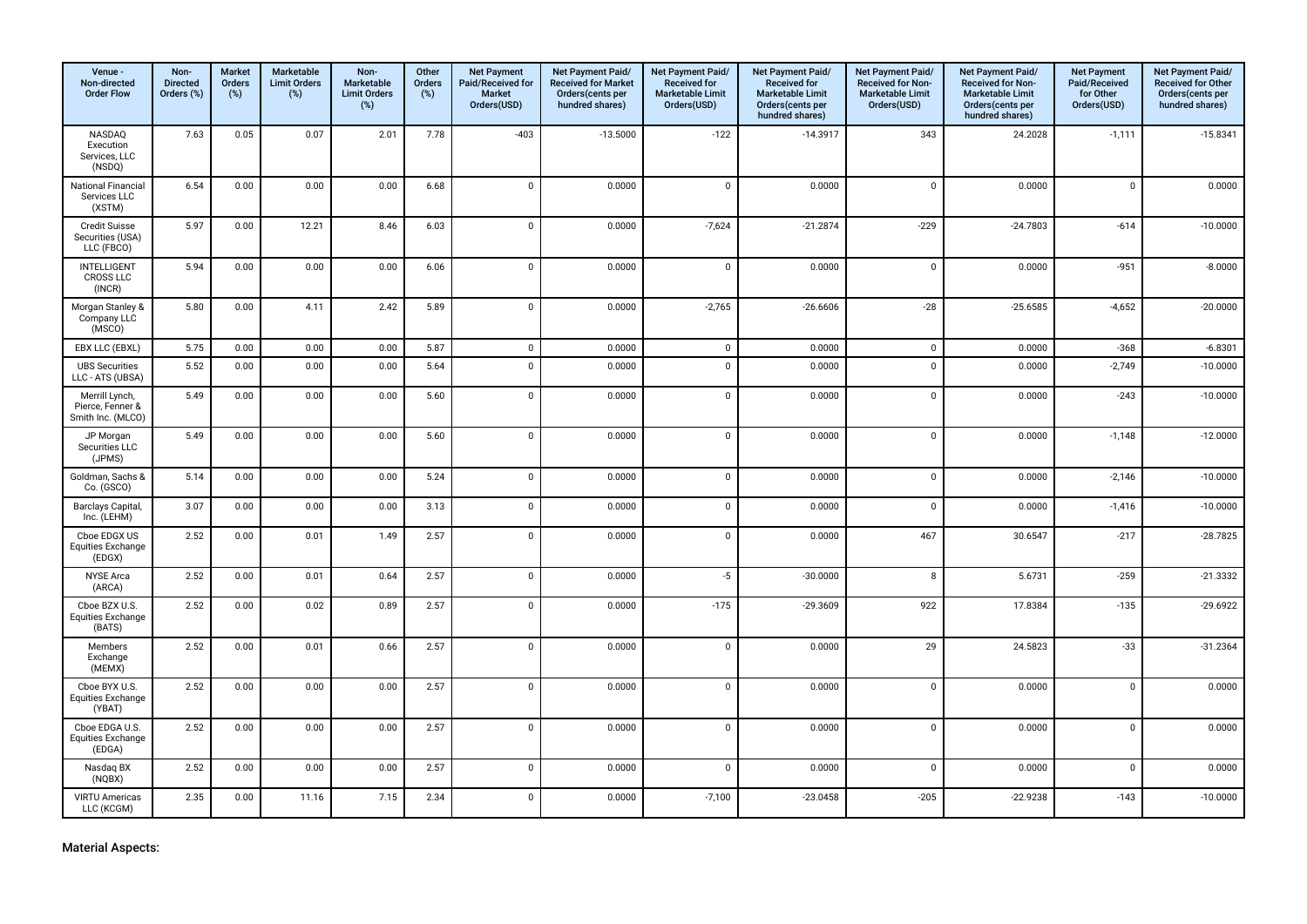### Investors Exchange (IEXG):

NFS may be charged fees or receive rebates for orders executed on specifc equities exchanges. Fees and rebates are set by exchange rules, subject to SEC approval, and are non-negotiable.

Visit exchange websites directly for detailed price lists: https://exchange.iex.io/resources/trading/fee-schedule/

Orders to each venue are classified according to the parameters of the child order routed to the venue, not the parent order. For example, a customer market order routed to an ATS as a mid-point peg order will be classifie

#### NASDAQ Execution Services, LLC (NSDQ):

## NFS may be charged fees or receive rebates for orders executed on specific equities exchanges

Rebates are generally for limit orders required to be displayed on exchange per the SEC Limit Order Display Rule but may also include marketable orders executed on certain exchanges.

Economics associated with Market orders, Marketable Limit orders and Other orders may represent a variety of different interaction types on the exchange including but not limited to: participating in the exchange's opening removing liquidity on the exchange. The per-share economics described on this report represent a mix of interactions on the exchange.

Fees and rebates are set by exchange rules, subject to SEC approval, and are non-negotiable. Visit exchange websites directly for detailed price lists: https://nasdaqtrader.com/Trader.aspx?id=PriceListTrading2

Orders to each venue are classified according to the parameters of the child order routed to the venue, not the parent order. For example, a customer market order routed to an ATS as a mid-point peq order will be classifie

## National Financial Services LLC (XSTM):

Orders may be routed to NFS's Alternative Trading System, CrossStream. NFS is not charged an explicit fee for orders executed in CrossStream but may receive a trading commission from the contra-side party against which the Orders to each venue are classified according to the parameters of the child order routed to the venue, not the parent order. For example, a customer market order routed to an ATS as a mid-point peg order will be classifie

## Credit Suisse Securities (USA) LLC (FBCO):

NFS may be charged fees for orders executed in Alternative Trading Systems. These fees are agreed upon between NFS and the Alternative Trading Systems or directly set by the Alternative Trading Systems. NFS may route orders for additional routing to Credit Suisse Securities (USA) LLC, Morgan Stanley & amp: Co. LLC, and VIRTU Americas LLC. Orders routed further by Credit Suisse Securities (USA) LLC are sent to exchanges which incur fees and rebates based on the exchange rules, subject to SEC approval, and are non-negotiable. Execution fees and rebates incurred by Credit Suisse Securities (USA) LLC for routing these orders are passed back to NFS plus an additional router fee. Orders to each venue are classified according to the parameters of the child order routed to the venue, not the parent order. For example, a customer market order routed to an ATS as a mid-point peg order will be classifie

#### INTELLIGENT CROSS LLC (INCR):

NFS may be charged fees for orders executed in Alternative Trading Systems. These fees are agreed upon between NFS and the Alternative Trading Systems or directly set by the Alternative Trading Systems. Orders to each venue are classified according to the parameters of the child order routed to the venue, not the parent order. For example, a customer market order routed to an ATS as a mid-point peq order will be classifie

## Morgan Stanley & Company LLC (MSCO):

NFS may be charged fees for orders executed in Alternative Trading Systems. These fees are agreed upon between NFS and the Alternative Trading Systems or directly set by the Alternative Trading Systems or directly set by t NFS may route orders for additional routing to Credit Suisse Securities (USA) LLC, Morgan Stanley & amp: Co. LLC, and VIRTU Americas LLC. Orders routed further by Morgan Stanley & Co. LLC are sent to exchanges which incur fees and rebates based on the exchange rules, subject to SEC approval, and are non-negotiable. Execution fees and rebates incurred by Morgan Stanley & amp: Co. LLC for routing these orders are passed back to NFS plus an additional router fee. Orders to each venue are classified according to the parameters of the child order routed to the venue, not the parent order. For example, a customer market order routed to an ATS as a mid-point peg order will be classifie

### EBX LLC (EBXL):

NFS may be charged fees for orders executed in Alternative Trading Systems. These fees are agreed upon between NFS and the Alternative Trading Systems or directly set by the Alternative Trading Systems. Orders may be routed through EBX LLC in which NFS or its afliates have an interest. Orders to each venue are classified according to the parameters of the child order routed to the venue, not the parent order. For example, a customer market order routed to an ATS as a mid-point peg order will be classifie

## UBS Securities LLC - ATS (UBSA):

NFS may be charged fees for orders executed in Alternative Trading Systems. These fees are agreed upon between NFS and the Alternative Trading Systems or directly set by the Alternative Trading Systems. Orders to each venue are classified according to the parameters of the child order routed to the venue, not the parent order. For example, a customer market order routed to an ATS as a mid-point peg order will be classifie

## Merrill Lynch, Pierce, Fenner & Smith Inc. (MLCO):

NFS may be charged fees for orders executed in Alternative Trading Systems. These fees are agreed upon between NFS and the Alternative Trading Systems or directly set by the Alternative Trading Systems. Orders to each venue are classified according to the parameters of the child order routed to the venue, not the parent order. For example, a customer market order routed to an ATS as a mid-point peg order will be classifie

#### JP Morgan Securities LLC (JPMS):

NFS may be charged fees for orders executed in Alternative Trading Systems. These fees are agreed upon between NFS and the Alternative Trading Systems or directly set by the Alternative Trading Systems. Orders to each venue are classified according to the parameters of the child order routed to the venue, not the parent order. For example, a customer market order routed to an ATS as a mid-point peg order will be classifie

### Goldman, Sachs & Co. (GSCO):

NFS may be charged fees for orders executed in Alternative Trading Systems. These fees are agreed upon between NFS and the Alternative Trading Systems or directly set by the Alternative Trading Systems. Orders to each venue are classified according to the parameters of the child order routed to the venue, not the parent order. For example, a customer market order routed to an ATS as a mid-noint peg order will be classifie

#### Barclays Capital, Inc. (LEHM):

NFS may be charged fees for orders executed in Alternative Trading Systems. These fees are agreed upon between NFS and the Alternative Trading Systems or directly set by the Alternative Trading Systems. Orders to each venue are classified according to the parameters of the child order routed to the venue, not the parent order. For example, a customer market order routed to an ATS as a mid-point peg order will be classifie

## Choe EDGX US Equities Exchange (EDGX):

NFS may be charged fees or receive rebates for orders executed on specifc equities exchanges

Rebates are generally for limit orders required to be displayed on exchange per the SEC Limit Order Display Rule but may also include marketable orders executed on certain exchanges.

Economics associated with Market orders. Marketable Limit orders and Other orders may represent a variety of different interaction types on the exchange, including but not limited to: participating in the exchange's openin removing liquidity on the exchange. The per-share economics described on this report represent a mix of interactions on the exchange.

Fees and rebates are set by exchange rules, subject to SEC approval, and are non-negotiable. Visit exchange websites directly for detailed price lists:

https://www.cboe.com/us/equities/membership/fee\_schedule/edgx/

Orders to each venue are classified according to the parameters of the child order routed to the venue, not the parent order. For example, a customer market order routed to an ATS as a mid-point peg order will be classifie

NYSE Arca (ARCA):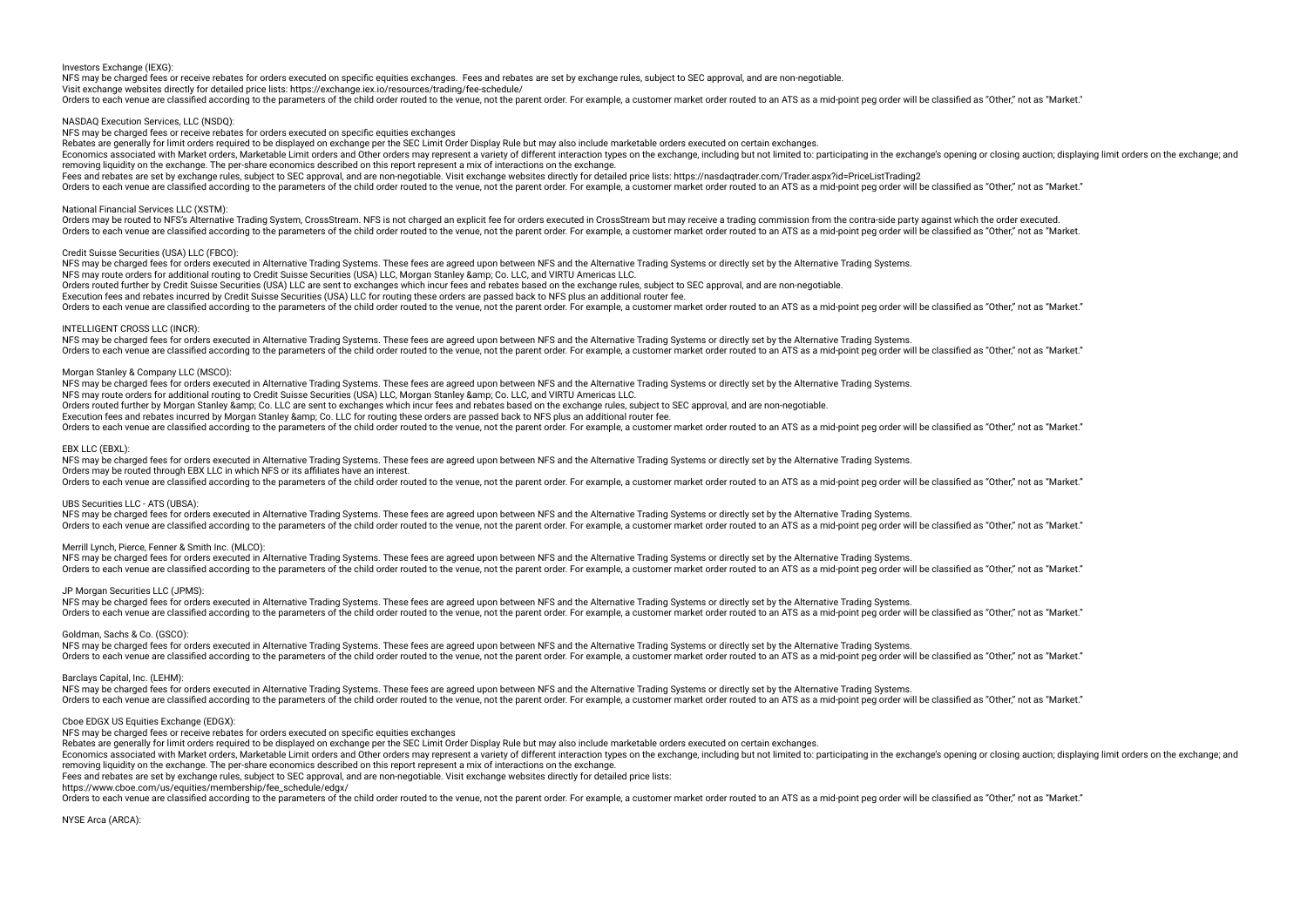NFS may be charged fees or receive rebates for orders executed on specifc equities exchanges

Rebates are generally for limit orders required to be displayed on exchange per the SEC Limit Order Display Rule but may also include marketable orders executed on certain exchanges.

Economics associated with Market orders, Marketable Limit orders and Other orders may represent a variety of different interaction types on the exchance, including but not limited to: participating in the exchance's openin removing liquidity on the exchange. The per-share economics described on this report represent a mix of interactions on the exchange.

Fees and rebates are set by exchange rules, subject to SEC approval, and are non-negotiable. Visit exchange websites directly for detailed price lists: https://www.nyse.com/publicdocs/nyse/markets/nyse-arca/NYSE\_Arca\_Marke

Orders to each venue are classified according to the parameters of the child order routed to the venue, not the parent order. For example, a customer market order routed to an ATS as a mid-point peg order will be classifie

Cboe BZX U.S. Equities Exchange (BATS):

NFS may be charged fees or receive rebates for orders executed on specifc equities exchanges

Rebates are generally for limit orders required to be displayed on exchange per the SEC Limit Order Display Rule but may also include marketable orders executed on certain exchanges.

Economics associated with Market orders, Marketable Limit orders and Other orders may represent a variety of different interaction types on the exchange, including but not limited to: participating in the exchange's openin removing liquidity on the exchange. The per-share economics described on this report represent a mix of interactions on the exchange.

Fees and rebates are set by exchange rules, subject to SEC approval, and are non-negotiable. Visit exchange websites directly for detailed price lists:

https://www.cboe.com/us/equities/membership/fee\_schedule/bzx/

Orders to each venue are classified according to the parameters of the child order routed to the venue, not the parent order. For example, a customer market order routed to an ATS as a mid-point peg order will be classifie

Members Exchange (MEMX):

NFS may be charged fees or receive rebates for orders executed on specifc equities exchanges

Rebates are generally for limit orders required to be displayed on exchange per the SEC Limit Order Display Rule but may also include marketable orders executed on certain exchanges.

Economics associated with Market orders, Marketable Limit orders and Other orders may represent a variety of different interaction types on the exchange, including but not limited to: participating in the exchange's openin removing liquidity on the exchange. The per-share economics described on this report represent a mix of interactions on the exchange.

Fees and rebates are set by exchange rules, subject to SEC approval, and are non-negotiable. Visit exchange websites directly for detailed price lists: https://info.memxtrading.com/fee-schedule/

Orders to each venue are classified according to the parameters of the child order routed to the venue, not the parent order. For example, a customer market order routed to an ATS as a mid-point peg order will be classifie

#### Cboe BYX U.S. Equities Exchange (YBAT):

NFS may be charged fees or receive rebates for orders executed on specifc equities exchanges

NFS orders sent to Cboe BYX U.S. Equities Exchange usually interact in ways that do not incur economics including but not limited to: removing non-displayed orders or removing mid-point peg liquidity

Fees and rebates are set by exchange rules, subject to SEC approval, and are non-negotiable. Visit exchange websites directly for detailed price lists:

https://www.cboe.com/us/equities/membership/fee\_schedule/byx/

Orders to each venue are classified according to the parameters of the child order routed to the venue, not the parent order. For example, a customer market order routed to an ATS as a mid-point peg order will be classifie

Cboe EDGA U.S. Equities Exchange (EDGA):

NFS may be charged fees or receive rebates for orders executed on specifc equities exchanges

NFS orders sent to Cboe EDGA US Equities Exchange usually interact in ways that do not incur economics including but not limited to: removing non-displayed orders or removing mid-point peg liquidity

Fees and rebates are set by exchange rules, subject to SEC approval, and are non-negotiable. Visit exchange websites directly for detailed price lists:

https://www.cboe.com/us/equities/membership/fee\_schedule/edga/

The parameters of the child order routed to the way to the protect from the parameters of the child order routed to the yenue pot the parent order. For example a customer market order routed to an ATS as a mid-point peo or

### Nasdag BX (NOBX):

NFS may be charged fees or receive rebates for orders executed on specifc equities exchanges

Rebates are generally for limit orders required to be displayed on exchange per the SEC Limit Order Display Rule but may also include marketable orders executed on certain exchanges.

Fronomics associated with Market orders. Marketable Limit orders and Other orders may represent a variety of different interaction types on the exchange including but not limited to: participation in the exchange's opening removing liquidity on the exchange. The per-share economics described on this report represent a mix of interactions on the exchange.

Fees and rebates are set by exchange rules, subject to SEC approval, and are non-negotiable. Visit exchange websites directly for detailed price lists: https://nasdagtrader.com/Trader.aspx?id=bx\_pricing

Orders to each venue are classified according to the parameters of the child order routed to the venue, not the parent order. For example, a customer market order routed to an ATS as a mid-point peg order will be classifie

VIRTU Americas LLC (KCGM):

NFS may be charged fees for orders executed in Alternative Trading Systems. These fees are agreed upon between NFS and the Alternative Trading Systems or directly set by the Alternative Trading Systems.

NFS may route orders for additional routing to Credit Suisse Securities (USA) LLC, Morgan Stanley & amp; Co. LLC, and VIRTU Americas LLC.

Orders routed further by VIRTU Americas LLC are sent to exchanges which incur fees and rebates based on the exchange rules, subject to SEC approval, and are non-negotiable.

Execution fees and rebates incurred by VIRTU Americas LLC for routing these orders are passed back to NFS plus an additional router fee.

Orders to each venue are classified according to the parameters of the child order routed to the yenue, not the parent order. For example, a customer market order routed to an ATS as a mid-point peg order will be classifie

#### 

## October 2021

#### **Options** Summary

| <b>JUILLIUS</b>                                  |                                                     |                                                                          |                                                                       |                                                    |
|--------------------------------------------------|-----------------------------------------------------|--------------------------------------------------------------------------|-----------------------------------------------------------------------|----------------------------------------------------|
| <b>Non-Directed Orders</b><br>as % of All Orders | Market Orders as % of<br><b>Non-Directed Orders</b> | <b>Marketable Limit</b><br>Orders as % of Non-<br><b>Directed Orders</b> | Non-Marketable Limit<br>Orders as % of Non-<br><b>Directed Orders</b> | Other Orders as % of<br><b>Non-Directed Orders</b> |
| 98.34                                            | 0.00                                                | 0.00                                                                     | 0.00                                                                  | 100.00                                             |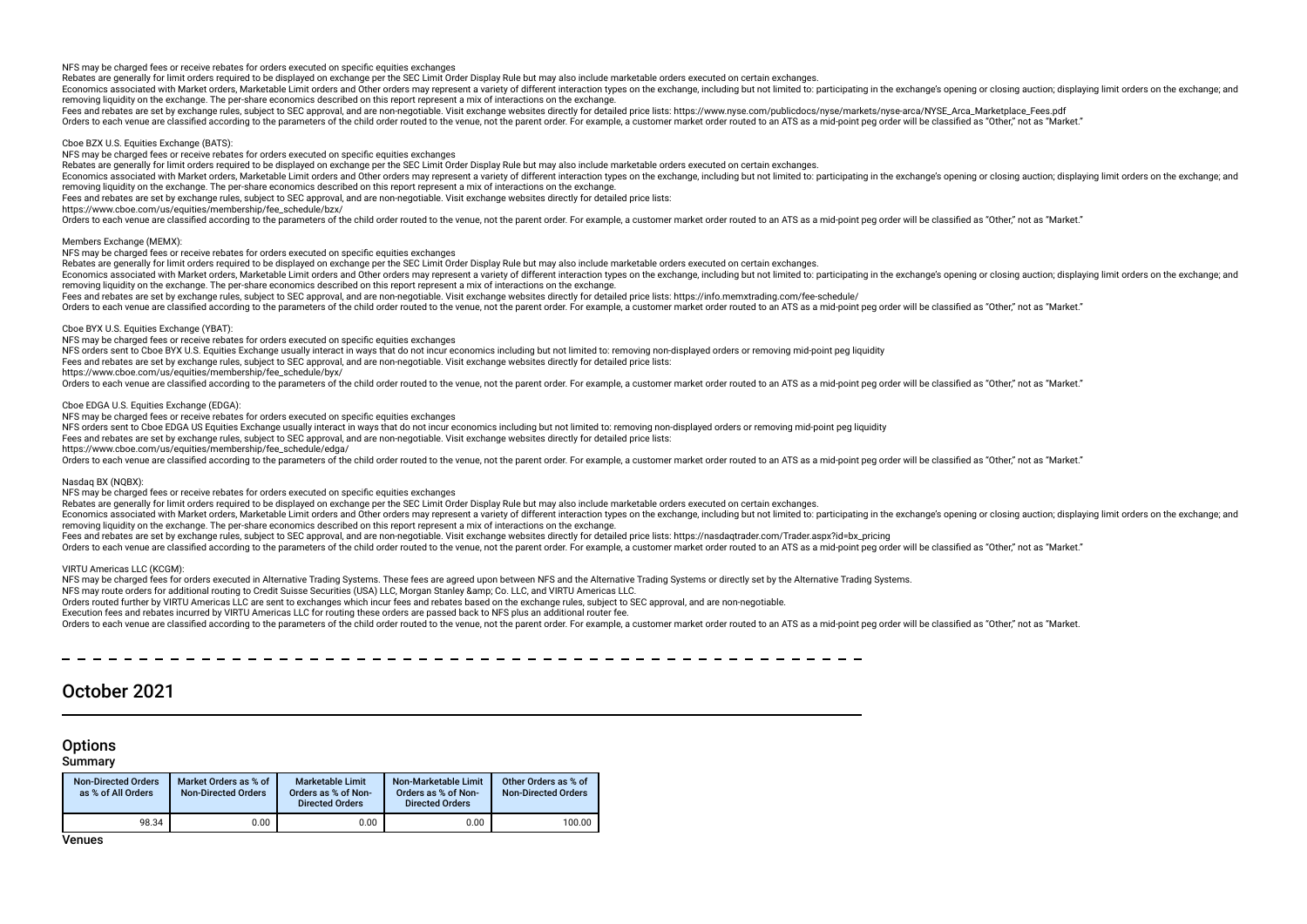| Venue -<br>Non-directed<br><b>Order Flow</b>    | Non-<br><b>Directed</b><br>Orders (%) | <b>Market</b><br>Orders<br>$(\%)$ | Marketable<br><b>Limit Orders</b><br>(%) | Non-<br><b>Marketable</b><br><b>Limit Orders</b><br>(%) | Other<br>Orders<br>(%) | <b>Net Payment</b><br>Paid/Received for<br><b>Market</b><br>Orders(USD) | Net Payment Paid/<br><b>Received for Market</b><br>Orders(cents per<br>hundred shares) | Net Payment Paid/<br><b>Received for</b><br><b>Marketable Limit</b><br>Orders(USD) | Net Payment Paid/<br><b>Received for</b><br><b>Marketable Limit</b><br>Orders(cents per<br>hundred shares) | Net Payment Paid/<br><b>Received for Non-</b><br><b>Marketable Limit</b><br>Orders(USD) | <b>Net Payment Paid/</b><br><b>Received for Non-</b><br><b>Marketable Limit</b><br>Orders (cents per<br>hundred shares) | <b>Net Payment</b><br>Paid/Received for<br>Other<br>Orders(USD) | Net Payment Paid/<br><b>Received for Other</b><br>Orders (cents per<br>hundred shares) |
|-------------------------------------------------|---------------------------------------|-----------------------------------|------------------------------------------|---------------------------------------------------------|------------------------|-------------------------------------------------------------------------|----------------------------------------------------------------------------------------|------------------------------------------------------------------------------------|------------------------------------------------------------------------------------------------------------|-----------------------------------------------------------------------------------------|-------------------------------------------------------------------------------------------------------------------------|-----------------------------------------------------------------|----------------------------------------------------------------------------------------|
| <b>NYSE Arca</b><br>Options<br>(ARCA)           | 30.38                                 | 0.00                              | 0.00                                     | 0.00                                                    | 30.38                  |                                                                         | 0.0000                                                                                 |                                                                                    | 0.0000                                                                                                     |                                                                                         | 0.0000                                                                                                                  | 4.396                                                           | 34.5700                                                                                |
| NASDAQ<br>Options<br>Market<br>(NSDQ)           | 22.54                                 | 0.00                              | 0.00                                     | 0.00                                                    | 22.54                  |                                                                         | 0.0000                                                                                 |                                                                                    | 0.0000                                                                                                     |                                                                                         | 0.0000                                                                                                                  | $-55$                                                           | $-1.0300$                                                                              |
| Cboe BZX<br>Options<br>Exchange, Inc.<br>(BATS) | 19.46                                 | 0.00                              | 0.00                                     | 0.00                                                    | 19.46                  |                                                                         | 0.0000                                                                                 |                                                                                    | 0.0000                                                                                                     |                                                                                         | 0.0000                                                                                                                  | 1,698                                                           | 26.3300                                                                                |
| Cboe Options<br>Exchange<br>(CBOE)              | 18.52                                 | 0.00                              | 0.00                                     | 0.00                                                    | 18.52                  |                                                                         | 0.0000                                                                                 |                                                                                    | 0.0000                                                                                                     |                                                                                         | 0.0000                                                                                                                  | $-1,010$                                                        | $-21.5200$                                                                             |
| Morgan<br>Stanley &<br>Company LLC<br>(MSCO)    | 8.53                                  | 0.00                              | 0.00                                     | 0.00                                                    | 8.53                   |                                                                         | 0.0000                                                                                 |                                                                                    | 0.0000                                                                                                     |                                                                                         | 0.0000                                                                                                                  | $-1,688$                                                        | $-10.0000$                                                                             |

## NYSE Arca Options (ARCA):

NFS may be charged fees or receive rebates for orders executed on specifc options exchanges. Fees and rebates are set by exchange rules, subject to SEC approval, are non-negotiable, and may include tiers based on volume thresholds. Visit exchange websites directly for detailed price lists: https://www.nyse.com/publicdocs/nyse/markets/arca-options/NYSE\_Arca\_Options\_Fee\_Schedule.pdf

## NASDAQ Options Market (NSDQ):

NFS may be charged fees or receive rebates for orders executed on specific options exchanges. Fees and rebates are set by exchange rules, subject to SEC approval, are non-negotiable, and may include tiers based on yolume t Visit exchange websites directly for detailed price lists: https://listingcenter.nasdaq.com/rulebook/nasdaq/rules/nasdaq-options-7

## Cboe BZX Options Exchange, Inc. (BATS):

NFS may be charged fees or receive rebates for orders executed on specific options exchanges. Fees and rebates are set by exchange rules, subject to SEC approval, are non-negotiable, and may include tiers based on volume t Visit exchange websites directly for detailed price lists: https://www.cboe.com/us/options/membership/fee\_schedule/bzx/

## Cboe Options Exchange (CBOE):

NFS may be charged fees or receive rebates for orders executed on specifc options exchanges. NFS does not negotiate, set rates for, or solicit payment for order fow on options orders. However, NFS may generate rebates (e.g. Marketing Fees) associated with the routing of orders to CBOE options exchange. Fees and rebates are set by exchange rules, subject to SEC approval, are non-negotiable, and may include tiers based on volume thresholds. Visit exchange websites directly for detailed price lists: https://www.cboe.com/us/options/membership/fee\_schedule/

Morgan Stanley & Company LLC (MSCO): NFS may use broker Morgan Stanley and Company LLC for additional options routing. Executions via this router are charged additional fees under a cost-plus agreement

## November 2021

## S&P 500 Stocks

## Summary

| <b>Non-Directed Orders</b><br>as % of All Orders | Market Orders as % of<br><b>Non-Directed Orders</b> | Marketable Limit<br>Orders as % of Non-<br><b>Directed Orders</b> | Non-Marketable Limit<br>Orders as % of Non-<br><b>Directed Orders</b> | Other Orders as % of<br><b>Non-Directed Orders</b> |
|--------------------------------------------------|-----------------------------------------------------|-------------------------------------------------------------------|-----------------------------------------------------------------------|----------------------------------------------------|
| 7.57                                             | 59.35                                               | 37.52                                                             | 3.02                                                                  | 0.11                                               |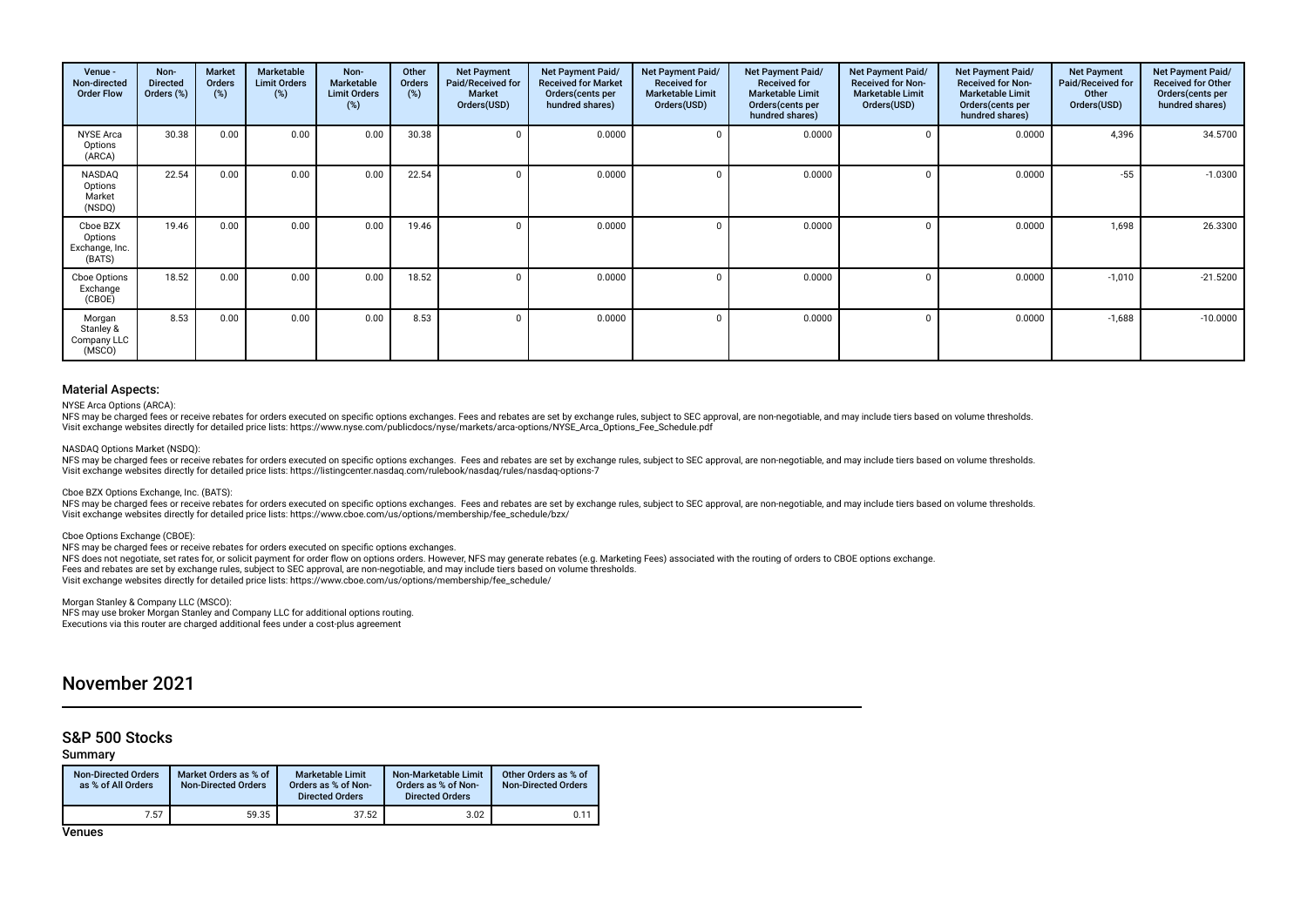| Venue -<br>Non-directed<br><b>Order Flow</b>            | Non-<br><b>Directed</b><br>Orders (%) | <b>Market</b><br>Orders<br>(%) | Marketable<br><b>Limit Orders</b><br>(%) | Non-<br>Marketable<br><b>Limit Orders</b><br>(%) | Other<br><b>Orders</b><br>(%) | <b>Net Payment</b><br>Paid/Received for<br><b>Market</b><br>Orders(USD) | Net Payment Paid/<br><b>Received for Market</b><br>Orders(cents per<br>hundred shares) | Net Payment Paid/<br><b>Received for</b><br><b>Marketable Limit</b><br>Orders(USD) | Net Payment Paid/<br><b>Received for</b><br><b>Marketable Limit</b><br>Orders(cents per<br>hundred shares) | Net Payment Paid/<br>Received for Non-<br><b>Marketable Limit</b><br>Orders(USD) | Net Payment Paid/<br><b>Received for Non-</b><br><b>Marketable Limit</b><br>Orders(cents per<br>hundred shares) | <b>Net Payment</b><br>Paid/Received<br>for Other<br>Orders(USD) | Net Payment Paid/<br>Received for Other<br>Orders(cents per<br>hundred shares) |
|---------------------------------------------------------|---------------------------------------|--------------------------------|------------------------------------------|--------------------------------------------------|-------------------------------|-------------------------------------------------------------------------|----------------------------------------------------------------------------------------|------------------------------------------------------------------------------------|------------------------------------------------------------------------------------------------------------|----------------------------------------------------------------------------------|-----------------------------------------------------------------------------------------------------------------|-----------------------------------------------------------------|--------------------------------------------------------------------------------|
| Investors<br>Exchange (IEXG)                            | 8.74                                  | 0.00                           | 0.00                                     | 0.74                                             | 10.47                         | $\mathbf 0$                                                             | 0.0000                                                                                 | $\mathbf 0$                                                                        | 0.0000                                                                                                     | $\mathsf 0$                                                                      | 0.0000                                                                                                          | $-950$                                                          | $-9.0000$                                                                      |
| National Financial<br>Services LLC<br>(XSTM)            | 8.01                                  | 0.00                           | 0.00                                     | 0.00                                             | 9.61                          | $\overline{0}$                                                          | 0.0000                                                                                 | $\mathbf 0$                                                                        | 0.0000                                                                                                     | $\Omega$                                                                         | 0.0000                                                                                                          | $\overline{0}$                                                  | 0.0000                                                                         |
| <b>Citadel Securities</b><br>LLC (CDRG)                 | 7.83                                  | 49.82                          | 24.70                                    | 26.46                                            | 0.00                          | $\mathbf 0$                                                             | 0.0000                                                                                 | $\mathbf{0}$                                                                       | 0.0000                                                                                                     | $\mathbf 0$                                                                      | 0.0000                                                                                                          | $\Omega$                                                        | 0.0000                                                                         |
| <b>UBS Securities</b><br>LLC - ATS (UBSA)               | 6.21                                  | 0.00                           | 0.00                                     | 0.00                                             | 7.45                          | $\mathbf 0$                                                             | 0.0000                                                                                 | $\mathbf 0$                                                                        | 0.0000                                                                                                     | $\mathbf 0$                                                                      | 0.0000                                                                                                          | $-1,044$                                                        | $-10.0000$                                                                     |
| <b>Credit Suisse</b><br>Securities (USA)<br>LLC (FBCO)  | 6.20                                  | 0.00                           | 26.57                                    | 24.26                                            | 6.89                          | $\overline{0}$                                                          | 0.0000                                                                                 | $-6,428$                                                                           | $-22.7187$                                                                                                 | $-342$                                                                           | $-26.4579$                                                                                                      | $-238$                                                          | $-10.0000$                                                                     |
| <b>INTELLIGENT</b><br><b>CROSS LLC</b><br>(INCR)        | 5.65                                  | 0.00                           | 0.00                                     | 0.00                                             | 6.78                          | $\mathbf 0$                                                             | 0.0000                                                                                 | $\mathbf 0$                                                                        | 0.0000                                                                                                     | $\mathbf 0$                                                                      | 0.0000                                                                                                          | $-316$                                                          | $-8.0000$                                                                      |
| Merrill Lynch,<br>Pierce, Fenner &<br>Smith Inc. (MLCO) | 5.26                                  | 0.00                           | 0.00                                     | 0.00                                             | 6.31                          | $\mathbf 0$                                                             | 0.0000                                                                                 | $\mathbf 0$                                                                        | 0.0000                                                                                                     | $\mathbf 0$                                                                      | 0.0000                                                                                                          | $-82$                                                           | $-10.0000$                                                                     |
| EBX LLC (EBXL)                                          | 5.26                                  | 0.00                           | 0.00                                     | 0.00                                             | 6.31                          | $\mathbf{0}$                                                            | 0.0000                                                                                 | $\mathbf 0$                                                                        | 0.0000                                                                                                     | $\mathbf 0$                                                                      | 0.0000                                                                                                          | $-118$                                                          | $-6.6523$                                                                      |
| Goldman, Sachs &<br>Co. (GSCO)                          | 5.20                                  | 0.00                           | 0.00                                     | 0.00                                             | 6.23                          | $\mathbf 0$                                                             | 0.0000                                                                                 | $\mathbf 0$                                                                        | 0.0000                                                                                                     | $\mathbf 0$                                                                      | 0.0000                                                                                                          | $-784$                                                          | $-10.0000$                                                                     |
| Morgan Stanley &<br>Company LLC<br>(MSCO)               | 4.98                                  | 0.00                           | 6.70                                     | 4.81                                             | 5.84                          | $\mathbf 0$                                                             | 0.0000                                                                                 | $-1,264$                                                                           | $-26.3437$                                                                                                 | $-6$                                                                             | $-19.3601$                                                                                                      | $-1,763$                                                        | $-20.0000$                                                                     |
| NASDAQ<br>Execution<br>Services, LLC<br>(NSDQ)          | 4.80                                  | 0.02                           | 0.09                                     | 0.55                                             | 5.75                          | $-339$                                                                  | $-13.5000$                                                                             | $-166$                                                                             | $-13.5000$                                                                                                 | 24                                                                               | 21.3277                                                                                                         | $-235$                                                          | $-10.7181$                                                                     |
| VIRTU Americas,<br>LLC (NITE)                           | 4.77                                  | 26.29                          | 23.36                                    | 25.68                                            | 0.55                          | $\mathbf 0$                                                             | 0.0000                                                                                 | $\mathbf 0$                                                                        | 0.0000                                                                                                     | $\mathbf 0$                                                                      | 0.0000                                                                                                          | $\Omega$                                                        | 0.0000                                                                         |
| JP Morgan<br>Securities LLC<br>(JPMS)                   | 4.60                                  | 0.00                           | 0.00                                     | 0.00                                             | 5.51                          | $\mathbf 0$                                                             | 0.0000                                                                                 | $\mathbf 0$                                                                        | 0.0000                                                                                                     | $\mathbf 0$                                                                      | 0.0000                                                                                                          | $-342$                                                          | $-12.0000$                                                                     |
| Barclays Capital,<br>Inc. (LEHM)                        | 4.43                                  | 0.00                           | 0.00                                     | 0.00                                             | 5.31                          | $\mathbf 0$                                                             | 0.0000                                                                                 | $\mathbf 0$                                                                        | 0.0000                                                                                                     | $\mathbf 0$                                                                      | 0.0000                                                                                                          | $-430$                                                          | $-10.0000$                                                                     |
| <b>JANE STREET</b><br>CAPITAL, LLC<br>(JNST)            | 2.66                                  | 17.90                          | 0.12                                     | 0.20                                             | 0.00                          | $\mathsf 0$                                                             | 0.0000                                                                                 | $\mathbf 0$                                                                        | 0.0000                                                                                                     | $\mathsf 0$                                                                      | 0.0000                                                                                                          | $\mathsf 0$                                                     | 0.0000                                                                         |
| <b>VIRTU Americas</b><br>LLC (KCGM)                     | 2.43                                  | 0.00                           | 18.26                                    | 14.95                                            | 2.55                          | $\overline{0}$                                                          | 0.0000                                                                                 | $-2,786$                                                                           | $-22.9301$                                                                                                 | $-41$                                                                            | $-22.2399$                                                                                                      | $-64$                                                           | $-10.0000$                                                                     |
| <b>BIDS Trading LP</b><br>(BIDS)                        | 2.14                                  | 0.00                           | 0.00                                     | 0.00                                             | 2.56                          | $\mathbf 0$                                                             | 0.0000                                                                                 | $\mathbf 0$                                                                        | 0.0000                                                                                                     | $\mathbf 0$                                                                      | 0.0000                                                                                                          | $-124$                                                          | $-15.0000$                                                                     |
| Instinet LLC<br>(INCA)                                  | 1.91                                  | 0.00                           | 0.00                                     | 0.00                                             | 2.29                          | $\mathbf 0$                                                             | 0.0000                                                                                 | $\mathbf 0$                                                                        | 0.0000                                                                                                     | $\mathbf 0$                                                                      | 0.0000                                                                                                          | $-12$                                                           | $-10.0000$                                                                     |

Investors Exchange (IEXG):

NFS may be charged fees or receive rebates for orders executed on specific equities exchanges. Fees and rebates are set by exchange rules, subject to SEC approval, and are non-negotiable.<br>Visit exchange websites directly

National Financial Services LLC (XSTM):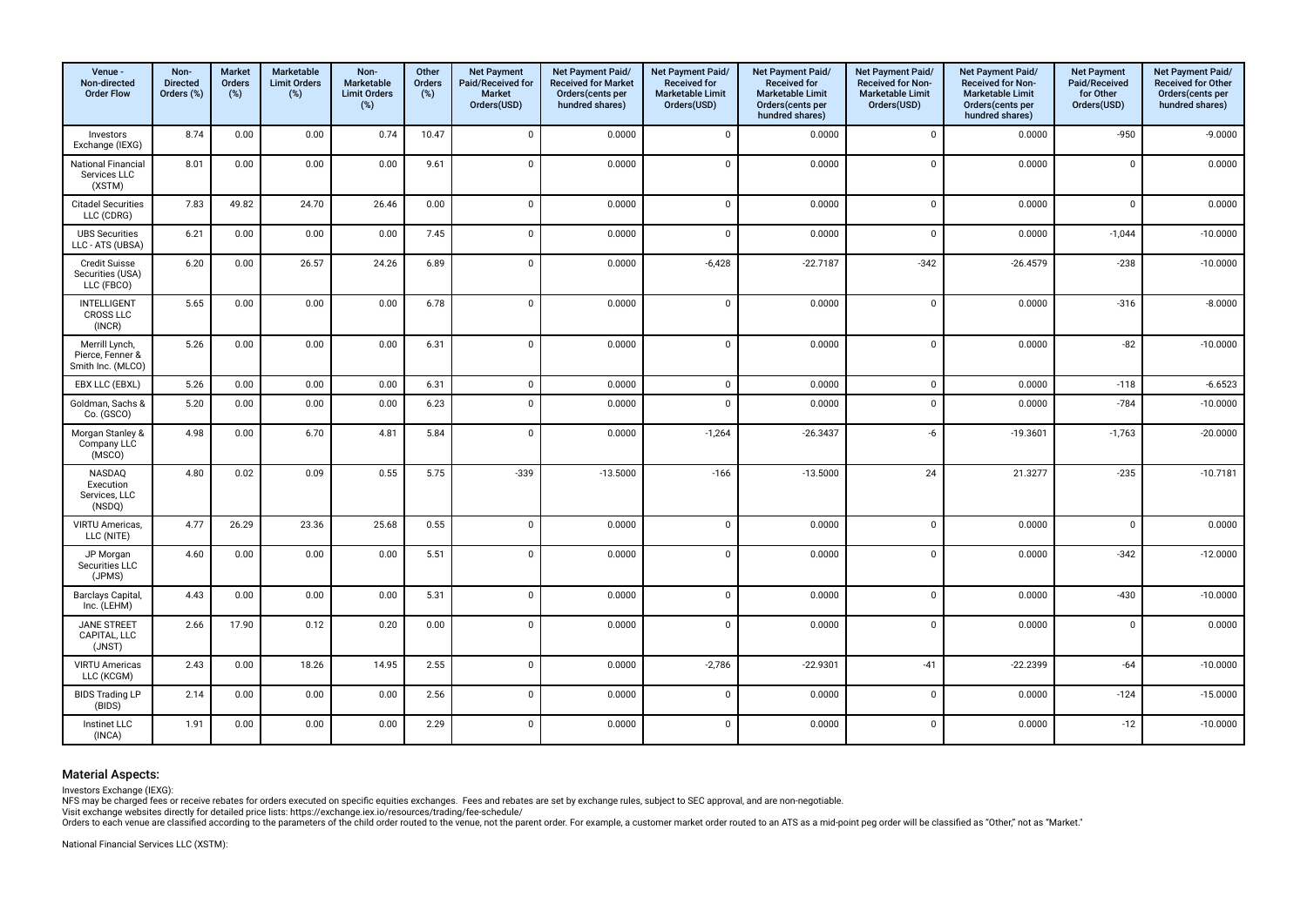Orders may be routed to NFS's Alternative Trading System, CrossStream. NFS is not charged an explicit fee for orders executed in CrossStream but may receive a trading commission from the contra-side party against which the Orders to each venue are classified according to the parameters of the child order routed to the venue, not the parent order. For example, a customer market order routed to an ATS as a mid-point peo order will be classifie

### Citadel Securities LLC (CDRG):

Orders to each venue are classified according to the parameters of the child order routed to the venue, not the parent order. For example, a customer market order routed to an ATS as a mid-point peg order will be classifie

#### UBS Securities LLC - ATS (UBSA):

NFS may be charged fees for orders executed in Alternative Trading Systems. These fees are agreed upon between NFS and the Alternative Trading Systems or directly set by the Alternative Trading Systems. Orders to each venue are classified according to the parameters of the child order routed to the venue, not the parent order. For example, a customer market order routed to an ATS as a mid-point peg order will be classifie

#### Credit Suisse Securities (USA) LLC (FBCO):

NFS may be charged fees for orders executed in Alternative Trading Systems. These fees are agreed upon between NFS and the Alternative Trading Systems or directly set by the Alternative Trading Systems. NFS may route orders for additional routing to Credit Suisse Securities (USA) LLC, Morgan Stanley & Co. LLC, and VIRTU Americas LLC. Orders routed further by Credit Suisse Securities (USA) LLC are sent to exchanges which incur fees and rebates based on the exchange rules, subject to SEC approval, and are non-negotiable. Execution fees and rebates incurred by Credit Suisse Securities (USA) LLC for routing these orders are passed back to NFS plus an additional router fee. Orders to each venue are classified according to the parameters of the child order routed to the venue, not the parent order. For example, a customer market order routed to an ATS as a mid-point peg order will be classifie

#### INTELLIGENT CROSS LLC (INCR):

NFS may be charged fees for orders executed in Alternative Trading Systems. These fees are agreed upon between NFS and the Alternative Trading Systems or directly set by the Alternative Trading Systems or directly set by t Orders to each venue are classified according to the parameters of the child order routed to the venue, not the parent order. For example, a customer market order routed to an ATS as a mid-point peg order will be classifie

#### Merrill Lynch, Pierce, Fenner & Smith Inc. (MLCO):

NFS may be charged fees for orders executed in Alternative Trading Systems. These fees are agreed upon between NFS and the Alternative Trading Systems or directly set by the Alternative Trading Systems. Orders to each venue are classified according to the parameters of the child order routed to the venue, not the parent order. For example, a customer market order routed to an ATS as a mid-point peg order will be classifie

## EBX LLC (EBXL):

NFS may be charged fees for orders executed in Alternative Trading Systems. These fees are agreed upon between NFS and the Alternative Trading Systems or directly set by the Alternative Trading Systems. Orders may be routed through EBX LLC in which NFS or its afliates have an interest. Orders to each venue are classified according to the parameters of the child order routed to the venue, not the parent order. For example, a customer market order routed to an ATS as a mid-point peg order will be classifie

#### Goldman, Sachs & Co. (GSCO):

NFS may be charged fees for orders executed in Alternative Trading Systems. These fees are agreed upon between NFS and the Alternative Trading Systems or directly set by the Alternative Trading Systems or directly set by t Orders to each venue are classified according to the parameters of the child order routed to the venue, not the parent order. For example, a customer market order routed to an ATS as a mid-point peg order will be classifie

### Morgan Stanley & Company LLC (MSCO):

NFS may be charged fees for orders executed in Alternative Trading Systems. These fees are agreed upon between NFS and the Alternative Trading Systems or directly set by the Alternative Trading Systems. NFS may route orders for additional routing to Credit Suisse Securities (USA) LLC, Morgan Stanley & Co. LLC, and VIRTU Americas LLC. Orders routed further by Morgan Stanley & amp: Co. LLC are sent to exchanges which incur fees and rebates based on the exchange rules, subject to SEC approval, and are non-negotiable. Execution fees and rebates incurred by Morgan Stanley & amp; Co. LLC for routing these orders are passed back to NFS plus an additional router fee. Orders to each venue are classified according to the parameters of the child order routed to the venue, not the parent order. For example, a customer market order routed to an ATS as a mid-point peg order will be classifie

#### NASDAQ Execution Services, LLC (NSDQ):

NFS may be charged fees or receive rebates for orders executed on specific equities exchanges

Rebates are generally for limit orders required to be displayed on exchange per the SEC Limit Order Display Rule but may also include marketable orders executed on certain exchanges.

Economics associated with Market orders, Marketable Limit orders and Other orders may represent a variety of different interaction types on the exchange, including but not limited to: participating in the exchange's openin removing liquidity on the exchange. The per-share economics described on this report represent a mix of interactions on the exchange.

Fees and rebates are set by exchange rules, subject to SEC approval, and are non-negotiable. Visit exchange websites directly for detailed price lists: https://nasdaqtrader.com/Trader.aspx?id=PriceListTrading2

Orders to each venue are classified according to the parameters of the child order routed to the venue, not the parent order. For example, a customer market order routed to an ATS as a mid-point peg order will be classifie

## VIRTU Americas, LLC (NITE):

Orders to each venue are classified according to the parameters of the child order routed to the venue, not the parent order. For example, a customer market order routed to an ATS as a mid-point peg order will be classifie

### JP Morgan Securities LLC (JPMS):

NFS may be charged fees for orders executed in Alternative Trading Systems. These fees are agreed upon between NFS and the Alternative Trading Systems or directly set by the Alternative Trading Systems. Orders to each venue are classified according to the parameters of the child order routed to the venue, not the parent order. For example, a customer market order routed to an ATS as a mid-point peg order will be classifie

#### Barclays Capital, Inc. (LEHM):

NFS may be charged fees for orders executed in Alternative Trading Systems. These fees are agreed upon between NFS and the Alternative Trading Systems or directly set by the Alternative Trading Systems. Orders to each venue are classified according to the parameters of the child order routed to the venue, not the parent order. For example, a customer market order routed to an ATS as a mid-point peg order will be classifie

## JANE STREET CAPITAL, LLC (JNST):

Orders to each venue are classified according to the parameters of the child order routed to the venue, not the parent order. For example, a customer market order routed to an ATS as a mid-point peg order will be classifie

#### VIRTU Americas LLC (KCGM):

NFS may be charged fees for orders executed in Alternative Trading Systems. These fees are agreed upon between NFS and the Alternative Trading Systems or directly set by the Alternative Trading Systems or directly set by t

NFS may route orders for additional routing to Credit Suisse Securities (USA) LLC, Morgan Stanley & Co. LLC, and VIRTU Americas LLC.

Orders routed further by VIRTU Americas LLC are sent to exchanges which incur fees and rebates based on the exchange rules, subject to SEC approval, and are non-negotiable.

Execution fees and rebates incurred by VIRTU Americas LLC for routing these orders are passed back to NFS plus an additional router fee.

Orders to each venue are classified according to the parameters of the child order routed to the venue, not the parent order. For example, a customer market order routed to an ATS as a mid-point peg order will be classifie

#### BIDS Trading LP (BIDS):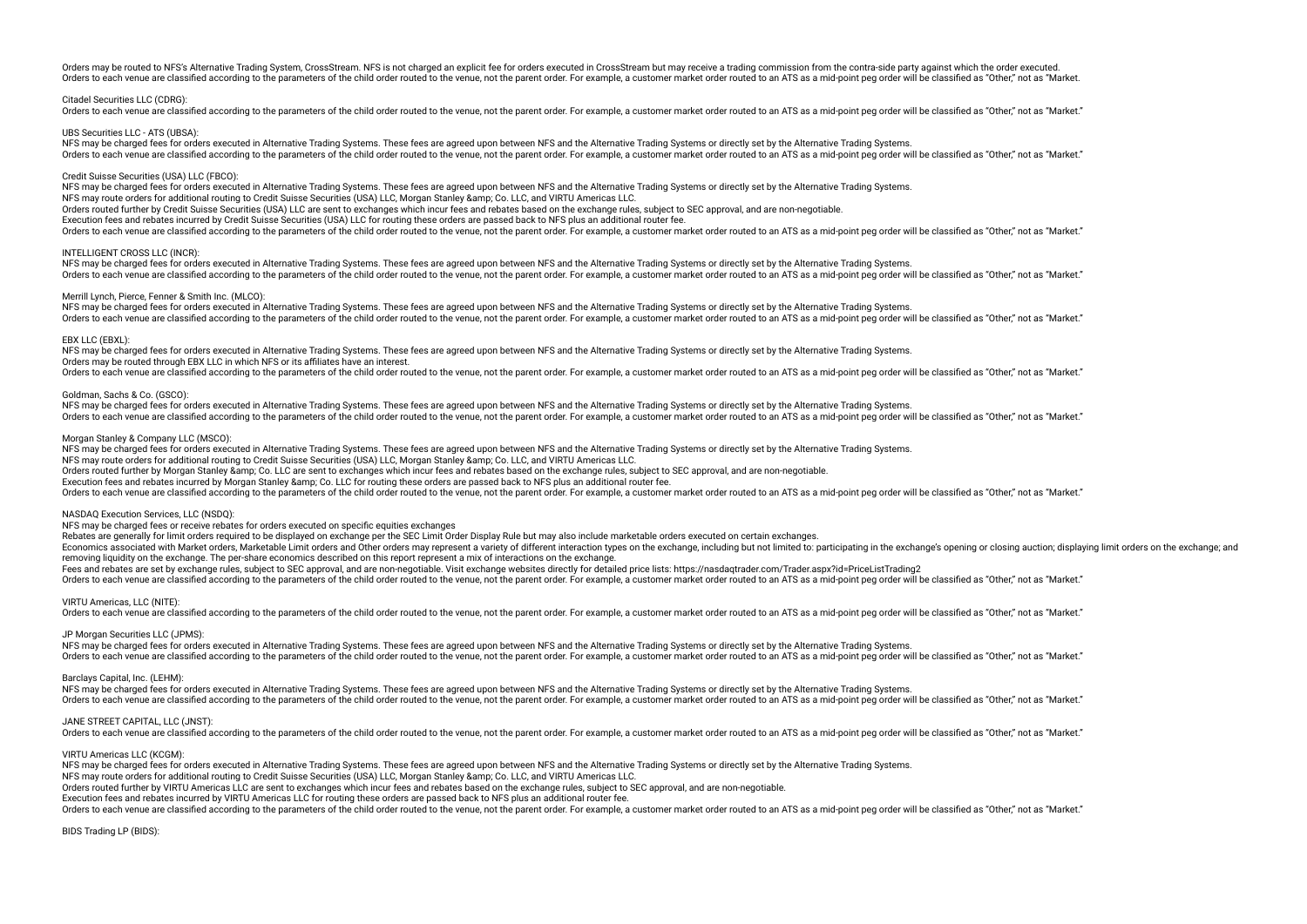NFS may be charged fees for orders executed in Alternative Trading Systems. These fees are agreed upon between NFS and the Alternative Trading Systems or directly set by the Alternative Trading Systems.

NFS is charged fees by BIDS Trading LP on a tiered price schedule based on volume thresholds.

Orders to each venue are classified according to the parameters of the child order routed to the venue, not the paramet order. For example, a customer market order routed to an ATS as a mid-point peg order will be classifi

## Instinet LLC (INCA):

NFS may be charged fees for orders executed in Alternative Trading Systems. These fees are agreed upon between NFS and the Alternative Trading Systems or directly set by the Alternative Trading Systems or directly set by t Orders to each venue are classified according to the parameters of the child order routed to the venue, not the paramet order. For example, a customer market order routed to an ATS as a mid-point peg order will be classifi

 $- - - -$ \_\_\_\_\_\_\_\_\_\_\_\_\_\_\_\_\_\_\_\_\_\_\_\_ ----------- $\sim$ 

## November 2021

## Non-S&P 500 Stocks

## Summary

| <b>Non-Directed Orders</b><br>as % of All Orders | Market Orders as % of<br><b>Non-Directed Orders</b> | <b>Marketable Limit</b><br>Orders as % of Non-<br><b>Directed Orders</b> | Non-Marketable Limit<br>Orders as % of Non-<br><b>Directed Orders</b> | Other Orders as % of<br><b>Non-Directed Orders</b> |
|--------------------------------------------------|-----------------------------------------------------|--------------------------------------------------------------------------|-----------------------------------------------------------------------|----------------------------------------------------|
| 5.76                                             | 18.51                                               | 60.14                                                                    | 21.30                                                                 | 0.06                                               |

| Venue -<br>Non-directed<br><b>Order Flow</b>            | Non-<br><b>Directed</b><br>Orders (%) | Market<br>Orders<br>(%) | Marketable<br><b>Limit Orders</b><br>(%) | Non-<br>Marketable<br><b>Limit Orders</b><br>(%) | Other<br>Orders<br>(%) | <b>Net Payment</b><br>Paid/Received for<br><b>Market</b><br>Orders(USD) | <b>Net Payment Paid/</b><br><b>Received for Market</b><br>Orders(cents per<br>hundred shares) | Net Payment Paid/<br><b>Received for</b><br><b>Marketable Limit</b><br>Orders(USD) | Net Payment Paid/<br><b>Received for</b><br><b>Marketable Limit</b><br>Orders(cents per<br>hundred shares) | Net Payment Paid/<br><b>Received for Non-</b><br><b>Marketable Limit</b><br>Orders(USD) | Net Payment Paid/<br><b>Received for Non-</b><br><b>Marketable Limit</b><br>Orders(cents per<br>hundred shares) | <b>Net Payment</b><br>Paid/Received<br>for Other<br>Orders(USD) | Net Payment Paid/<br><b>Received for Other</b><br>Orders(cents per<br>hundred shares) |
|---------------------------------------------------------|---------------------------------------|-------------------------|------------------------------------------|--------------------------------------------------|------------------------|-------------------------------------------------------------------------|-----------------------------------------------------------------------------------------------|------------------------------------------------------------------------------------|------------------------------------------------------------------------------------------------------------|-----------------------------------------------------------------------------------------|-----------------------------------------------------------------------------------------------------------------|-----------------------------------------------------------------|---------------------------------------------------------------------------------------|
| Investors<br>Exchange (IEXG)                            | 7.52                                  | 0.00                    | 0.01                                     | 0.16                                             | 7.74                   | $\Omega$                                                                | 0.0000                                                                                        | $\mathbf 0$                                                                        | 0.0000                                                                                                     | $\mathbf 0$                                                                             | 0.0000                                                                                                          | $-1,485$                                                        | $-9.0000$                                                                             |
| <b>National Financial</b><br>Services LLC<br>(XSTM)     | 7.04                                  | 0.00                    | 0.00                                     | 0.00                                             | 7.25                   | $\Omega$                                                                | 0.0000                                                                                        | $\mathbf 0$                                                                        | 0.0000                                                                                                     | $\Omega$                                                                                | 0.0000                                                                                                          | $\mathbf{0}$                                                    | 0.0000                                                                                |
| NASDAQ<br>Execution<br>Services, LLC<br>(NSDQ)          | 7.01                                  | 0.06                    | 0.16                                     | 0.63                                             | 7.22                   | $-510$                                                                  | $-13.5000$                                                                                    | $-248$                                                                             | $-13.8651$                                                                                                 | 92                                                                                      | 6.0521                                                                                                          | $-1,423$                                                        | $-16.3849$                                                                            |
| <b>Credit Suisse</b><br>Securities (USA)<br>LLC (FBCO)  | 6.33                                  | 0.00                    | 14.65                                    | 7.15                                             | 6.40                   | $\Omega$                                                                | 0.0000                                                                                        | $-10,054$                                                                          | $-22.1635$                                                                                                 | $-279$                                                                                  | $-23.1874$                                                                                                      | $-696$                                                          | $-10.0000$                                                                            |
| <b>INTELLIGENT</b><br><b>CROSS LLC</b><br>(INCR)        | 6.25                                  | 0.00                    | 0.00                                     | 0.00                                             | 6.43                   | $\Omega$                                                                | 0.0000                                                                                        | $\Omega$                                                                           | 0.0000                                                                                                     | $\Omega$                                                                                | 0.0000                                                                                                          | $-1,026$                                                        | $-8.0000$                                                                             |
| <b>UBS Securities</b><br>LLC - ATS (UBSA)               | 6.14                                  | 0.00                    | 0.00                                     | 0.00                                             | 6.32                   | $\Omega$                                                                | 0.0000                                                                                        | $\Omega$                                                                           | 0.0000                                                                                                     | $\Omega$                                                                                | 0.0000                                                                                                          | $-3,184$                                                        | $-10.0000$                                                                            |
| EBX LLC (EBXL)                                          | 6.02                                  | 0.00                    | 0.00                                     | 0.00                                             | 6.20                   | $\Omega$                                                                | 0.0000                                                                                        | $\Omega$                                                                           | 0.0000                                                                                                     | $\Omega$                                                                                | 0.0000                                                                                                          | $-391$                                                          | $-6.8065$                                                                             |
| Morgan Stanley &<br>Company LLC<br>(MSCO)               | 5.99                                  | 0.00                    | 5.18                                     | 2.23                                             | 6.13                   | $\Omega$                                                                | 0.0000                                                                                        | $-3,031$                                                                           | $-25.7469$                                                                                                 | $-51$                                                                                   | $-27.2236$                                                                                                      | $-4,996$                                                        | $-20.0000$                                                                            |
| Merrill Lynch,<br>Pierce, Fenner &<br>Smith Inc. (MLCO) | 5.91                                  | 0.00                    | 0.00                                     | 0.00                                             | 6.08                   | $\Omega$                                                                | 0.0000                                                                                        | $\mathbf{0}$                                                                       | 0.0000                                                                                                     | $\mathbf{0}$                                                                            | 0.0000                                                                                                          | $-258$                                                          | $-10.0000$                                                                            |
| Goldman, Sachs &<br>Co. (GSCO)                          | 5.51                                  | 0.00                    | 0.00                                     | 0.00                                             | 5.68                   | $\Omega$                                                                | 0.0000                                                                                        | $\mathbf 0$                                                                        | 0.0000                                                                                                     | $\Omega$                                                                                | 0.0000                                                                                                          | $-2,832$                                                        | $-10.0000$                                                                            |
| JP Morgan<br>Securities LLC<br>(JPMS)                   | 5.36                                  | 0.00                    | 0.00                                     | 0.00                                             | 5.51                   | $\Omega$                                                                | 0.0000                                                                                        | $\mathbf 0$                                                                        | 0.0000                                                                                                     | $\Omega$                                                                                | 0.0000                                                                                                          | $-1,200$                                                        | $-12.0000$                                                                            |
| Barclays Capital,<br>Inc. (LEHM)                        | 3.64                                  | 0.00                    | 0.00                                     | 0.00                                             | 3.75                   | $\Omega$                                                                | 0.0000                                                                                        | $\mathbf 0$                                                                        | 0.0000                                                                                                     | $\Omega$                                                                                | 0.0000                                                                                                          | $-1,477$                                                        | $-10.0000$                                                                            |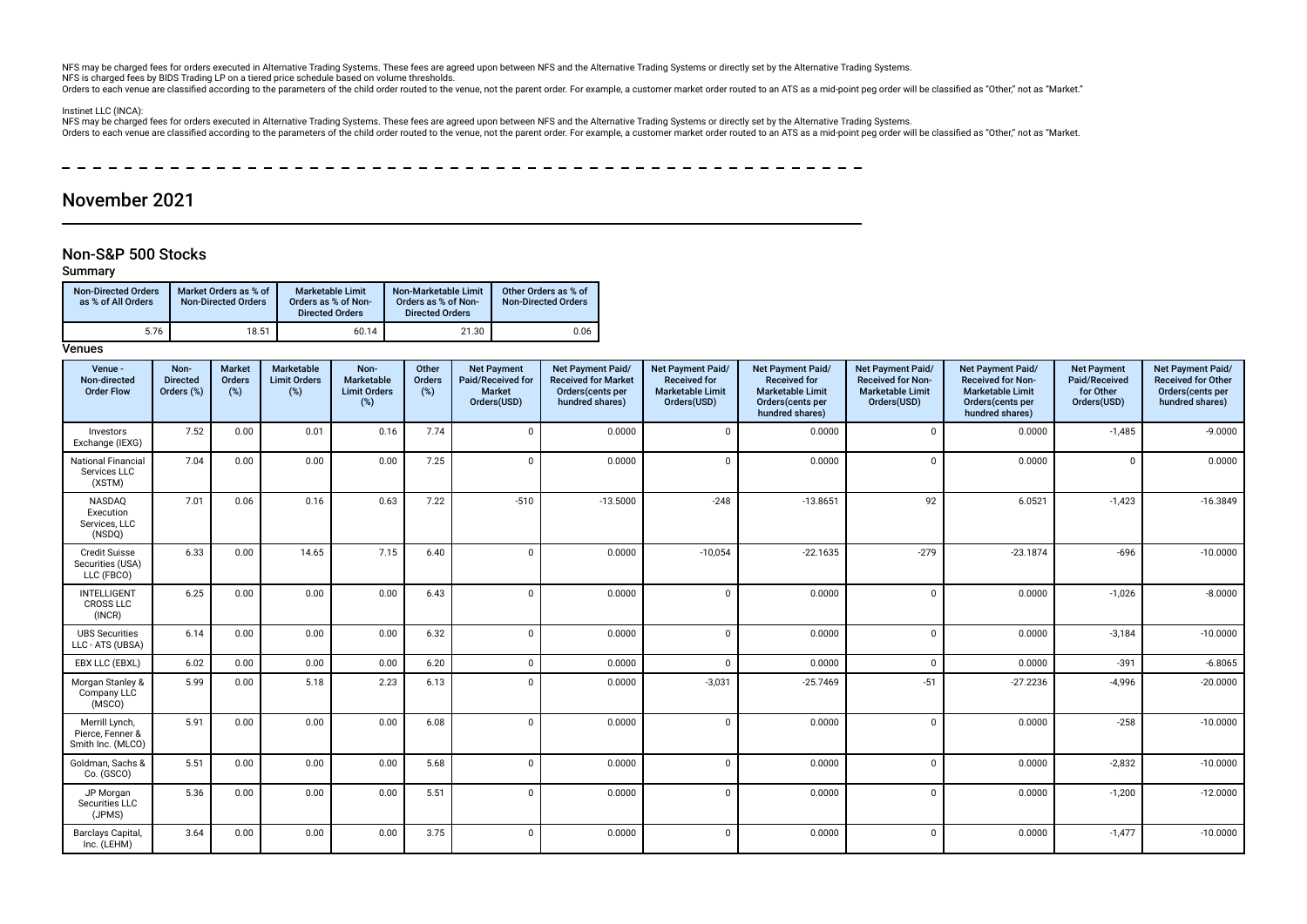| Venue -<br>Non-directed<br><b>Order Flow</b>        | Non-<br><b>Directed</b><br>Orders (%) | <b>Market</b><br>Orders<br>(%) | Marketable<br><b>Limit Orders</b><br>$(\%)$ | Non-<br>Marketable<br><b>Limit Orders</b><br>(%) | Other<br>Orders<br>(%) | <b>Net Payment</b><br>Paid/Received for<br><b>Market</b><br>Orders(USD) | Net Payment Paid/<br><b>Received for Market</b><br>Orders (cents per<br>hundred shares) | <b>Net Payment Paid/</b><br><b>Received for</b><br><b>Marketable Limit</b><br>Orders(USD) | <b>Net Payment Paid/</b><br><b>Received for</b><br><b>Marketable Limit</b><br>Orders(cents per<br>hundred shares) | Net Payment Paid/<br><b>Received for Non-</b><br><b>Marketable Limit</b><br>Orders(USD) | <b>Net Payment Paid/</b><br><b>Received for Non-</b><br><b>Marketable Limit</b><br>Orders(cents per<br>hundred shares) | <b>Net Payment</b><br>Paid/Received<br>for Other<br>Orders(USD) | Net Payment Paid/<br><b>Received for Other</b><br>Orders(cents per<br>hundred shares) |
|-----------------------------------------------------|---------------------------------------|--------------------------------|---------------------------------------------|--------------------------------------------------|------------------------|-------------------------------------------------------------------------|-----------------------------------------------------------------------------------------|-------------------------------------------------------------------------------------------|-------------------------------------------------------------------------------------------------------------------|-----------------------------------------------------------------------------------------|------------------------------------------------------------------------------------------------------------------------|-----------------------------------------------------------------|---------------------------------------------------------------------------------------|
| <b>VIRTU Americas</b><br>LLC (KCGM)                 | 2.60                                  | 0.00                           | 13.54                                       | 6.20                                             | 2.57                   |                                                                         | 0.0000                                                                                  | $-8,020$                                                                                  | $-22.8133$                                                                                                        | $-265$                                                                                  | $-24.5971$                                                                                                             | $-186$                                                          | $-10.0000$                                                                            |
| <b>BIDS Trading LP</b><br>(BIDS)                    | 2.56                                  | 0.00                           | 0.00                                        | 0.00                                             | 2.63                   |                                                                         | 0.0000                                                                                  | $\Omega$                                                                                  | 0.0000                                                                                                            |                                                                                         | 0.0000                                                                                                                 | $-234$                                                          | $-15.0000$                                                                            |
| Instinet LLC<br>(INCA)                              | 2.46                                  | 0.00                           | 0.00                                        | 0.00                                             | 2.53                   |                                                                         | 0.0000                                                                                  | $\Omega$                                                                                  | 0.0000                                                                                                            |                                                                                         | 0.0000                                                                                                                 | $-57$                                                           | $-10.0000$                                                                            |
| <b>NYSE Arca</b><br>(ARCA)                          | 1.94                                  | 0.00                           | 0.03                                        | 0.40                                             | 2.00                   |                                                                         | 0.0000                                                                                  | $-14$                                                                                     | $-30.0000$                                                                                                        | $-17$                                                                                   | $-6.7711$                                                                                                              | $-493$                                                          | $-17.8210$                                                                            |
| Cboe EDGX US<br><b>Equities Exchange</b><br>(EDGX)  | 1.94                                  | 0.00                           | 0.01                                        | 0.42                                             | 2.00                   |                                                                         | 0.0000                                                                                  | $-2$                                                                                      | $-30.0000$                                                                                                        | 362                                                                                     | 27.2295                                                                                                                | $-329$                                                          | $-29.0029$                                                                            |
| Cboe BZX U.S.<br><b>Equities Exchange</b><br>(BATS) | 1.94                                  | 0.00                           | 0.01                                        | 0.49                                             | 2.00                   |                                                                         | 0.0000                                                                                  | $-62$                                                                                     | $-17.7373$                                                                                                        | 1,045                                                                                   | 17.9350                                                                                                                | $-190$                                                          | $-28.7338$                                                                            |
| Members<br>Exchange<br>(MEMX)                       | 1.94                                  | 0.00                           | 0.01                                        | 0.11                                             | 1.99                   |                                                                         | 0.0000                                                                                  | -3                                                                                        | $-17.7142$                                                                                                        | 51                                                                                      | 22.8148                                                                                                                | $-70$                                                           | $-26.5901$                                                                            |
| Cboe BYX U.S.<br>Equities Exchange<br>(YBAT)        | 1.94                                  | 0.00                           | 0.00                                        | 0.00                                             | 1.99                   |                                                                         | 0.0000                                                                                  | $\Omega$                                                                                  | 0.0000                                                                                                            |                                                                                         | 0.0000                                                                                                                 |                                                                 | 0.0000                                                                                |

Investors Exchange (IEXG):

NFS may be charged fees or receive rebates for orders executed on specific equities exchanges. Fees and rebates are set by exchange rules, subject to SEC approval, and are non-negotiable. Visit exchange websites directly for detailed price lists: https://exchange.iex.io/resources/trading/fee-schedule/

Orders to each venue are classified according to the parameters of the child order routed to the venue, not the parent order. For example, a customer market order routed to an ATS as a mid-point peg order will be classifie

### National Financial Services LLC (XSTM):

Orders may be routed to NFS's Alternative Trading System, CrossStream, NFS is not charged an explicit fee for orders executed in CrossStream but may receive a trading commission from the contra-side party against which the Orders to each venue are classified according to the parameters of the child order routed to the venue, not the parent order. For example, a customer market order routed to an ATS as a mid-point peg order will be classifie

## NASDAQ Execution Services, LLC (NSDQ):

NFS may be charged fees or receive rebates for orders executed on specifc equities exchanges

Rebates are generally for limit orders required to be displayed on exchange per the SEC Limit Order Display Rule but may also include marketable orders executed on certain exchanges.

Economics associated with Market orders, Marketable Limit orders and Other orders may represent a variety of different interaction types on the exchange, including but not limited to: participating in the exchange's openin removing liquidity on the exchange. The per-share economics described on this report represent a mix of interactions on the exchange.

Fees and rebates are set by exchange rules, subject to SEC approval, and are non-negotiable. Visit exchange websites directly for detailed price lists: https://nasdaqtrader.com/Trader.aspx?id=PriceListTrading2

Orders to each venue are classified according to the parameters of the child order routed to the venue, not the parent order. For example, a customer market order routed to an ATS as a mid-point peg order will be classifie

#### Credit Suisse Securities (USA) LLC (FBCO):

NFS may be charged fees for orders executed in Alternative Trading Systems. These fees are agreed upon between NFS and the Alternative Trading Systems or directly set by the Alternative Trading Systems.

NFS may route orders for additional routing to Credit Suisse Securities (USA) LLC, Morgan Stanley & amp; Co. LLC, and VIRTU Americas LLC.

Orders routed further by Credit Suisse Securities (USA) LLC are sent to exchanges which incur fees and rebates based on the exchange rules, subject to SEC approval, and are non-negotiable.

Execution fees and rebates incurred by Credit Suisse Securities (USA) LLC for routing these orders are passed back to NFS plus an additional router fee.

Orders to each venue are classified according to the parameters of the child order routed to the venue, not the parent order. For example, a customer market order routed to an ATS as a mid-point peg order will be classifie

## INTELLIGENT CROSS LLC (INCR):

NFS may be charged fees for orders executed in Alternative Trading Systems. These fees are agreed upon between NFS and the Alternative Trading Systems or directly set by the Alternative Trading Systems or directly set by t Orders to each venue are classified according to the parameters of the child order routed to the venue, not the parent order. For example, a customer market order routed to an ATS as a mid-point peg order will be classifie

## UBS Securities LLC - ATS (UBSA):

NFS may be charged fees for orders executed in Alternative Trading Systems. These fees are agreed upon between NFS and the Alternative Trading Systems or directly set by the Alternative Trading Systems. Orders to each venue are classified according to the parameters of the child order routed to the venue, not the parent order. For example, a customer market order routed to an ATS as a mid-point peg order will be classifie

## EBX LLC (EBXL):

NFS may be charged fees for orders executed in Alternative Trading Systems. These fees are agreed upon between NFS and the Alternative Trading Systems or directly set by the Alternative Trading Systems or directly set by t Orders may be routed through EBX LLC in which NFS or its afliates have an interest.

Orders to each venue are classified according to the parameters of the child order routed to the venue, not the parent order. For example, a customer market order routed to an ATS as a mid-point peg order will be classifie

Morgan Stanley & Company LLC (MSCO):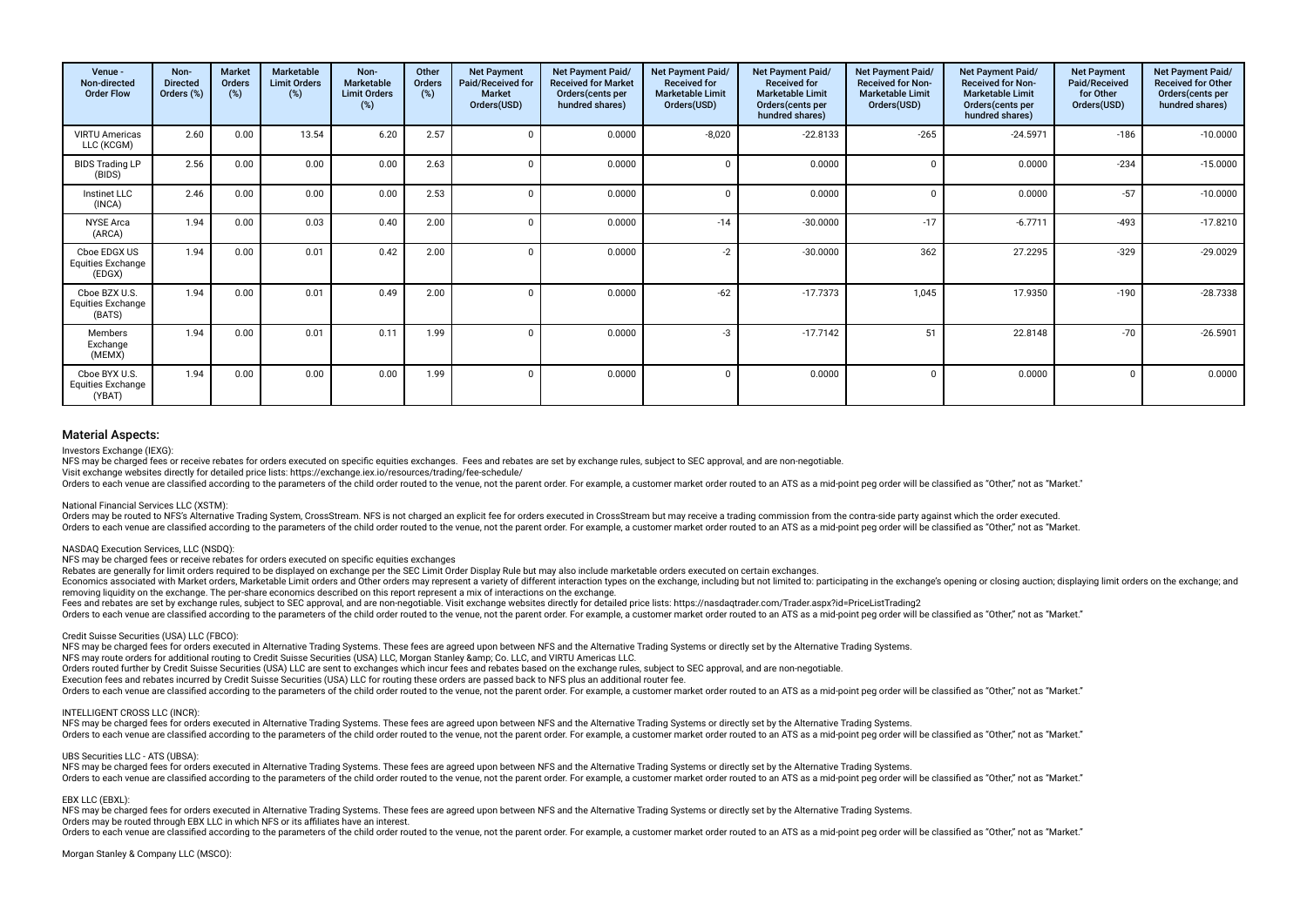NFS may be charged fees for orders executed in Alternative Trading Systems. These fees are agreed upon between NFS and the Alternative Trading Systems or directly set by the Alternative Trading Systems. NFS may route orders for additional routing to Credit Suisse Securities (USA) LLC, Morgan Stanley & amp: Co. LLC, and VIRTU Americas LLC.

Orders routed further by Morgan Stanley & amp: Co. LLC are sent to exchanges which incur fees and rebates based on the exchange rules, subject to SEC approval, and are non-negotiable.

Execution fees and rebates incurred by Morgan Stanley & amp: Co. LLC for routing these orders are passed back to NFS plus an additional router fee.

Orders to each venue are classified according to the parameters of the child order routed to the venue, not the parent order. For example, a customer market order routed to an ATS as a mid-point peg order will be classifie

## Merrill Lynch, Pierce, Fenner & Smith Inc. (MLCO):

NFS may be charged fees for orders executed in Alternative Trading Systems. These fees are agreed upon between NFS and the Alternative Trading Systems or directly set by the Alternative Trading Systems. Orders to each venue are classified according to the parameters of the child order routed to the venue, not the parent order. For example, a customer market order routed to an ATS as a mid-point peg order will be classifie

## Goldman, Sachs & Co. (GSCO):

NFS may be charged fees for orders executed in Alternative Trading Systems. These fees are agreed upon between NFS and the Alternative Trading Systems or directly set by the Alternative Trading Systems. Orders to each venue are classified according to the parameters of the child order routed to the venue, not the parent order. For example, a customer market order routed to an ATS as a mid-point peg order will be classifie

## JP Morgan Securities LLC (JPMS):

NFS may be charged fees for orders executed in Alternative Trading Systems. These fees are agreed upon between NFS and the Alternative Trading Systems or directly set by the Alternative Trading Systems or directly set by t Orders to each venue are classified according to the parameters of the child order routed to the venue, not the parent order. For example, a customer market order routed to an ATS as a mid-point peg order will be classifie

## Barclays Capital, Inc. (LEHM):

NFS may be charged fees for orders executed in Alternative Trading Systems. These fees are agreed upon between NFS and the Alternative Trading Systems or directly set by the Alternative Trading Systems. Orders to each venue are classified according to the parameters of the child order routed to the venue, not the parent order. For example, a customer market order routed to an ATS as a mid-point peg order will be classifie

## VIRTU Americas LLC (KCGM):

NFS may be charged fees for orders executed in Alternative Trading Systems. These fees are agreed upon between NFS and the Alternative Trading Systems or directly set by the Alternative Trading Systems. NFS may route orders for additional routing to Credit Suisse Securities (USA) LLC, Morgan Stanley & amp; Co. LLC, and VIRTU Americas LLC. Orders routed further by VIRTU Americas LLC are sent to exchanges which incur fees and rebates based on the exchange rules, subject to SEC approval, and are non-negotiable. Execution fees and rebates incurred by VIRTU Americas LLC for routing these orders are passed back to NFS plus an additional router fee. Orders to each venue are classified according to the parameters of the child order routed to the venue, not the parent order. For example, a customer market order routed to an ATS as a mid-point peg order will be classifie

## BIDS Trading LP (BIDS):

NFS may be charged fees for orders executed in Alternative Trading Systems. These fees are agreed upon between NFS and the Alternative Trading Systems or directly set by the Alternative Trading Systems.

NFS is charged fees by BIDS Trading LP on a tiered price schedule based on volume thresholds.

Orders to each venue are classified according to the parameters of the child order routed to the venue, not the parent order. For example, a customer market order routed to an ATS as a mid-point peg order will be classifie

## Instinet LLC (INCA):

NFS may be charged fees for orders executed in Alternative Trading Systems. These fees are agreed upon between NFS and the Alternative Trading Systems or directly set by the Alternative Trading Systems or directly set by t The saided according to the parameters of the child order routed to the yenue not the parameter Soft and the version of the version of the parameter of the version of the school of the version of the school of the paramete

## NYSE Arca (ARCA):

NFS may be charged fees or receive rebates for orders executed on specifc equities exchanges

Rebates are generally for limit orders required to be displayed on exchange per the SEC Limit Order Display Rule but may also include marketable orders executed on certain exchanges.

Fronomics associated with Market orders. Marketable Limit orders and Other orders may represent a variety of different interaction types on the exchange including but not limited to: participation in the exchange's opening removing liquidity on the exchange. The per-share economics described on this report represent a mix of interactions on the exchange.

Fees and rebates are set by exchange rules, subject to SEC approval, and are non-negotiable. Visit exchange websites directly for detailed price lists: https://www.nyse.com/publicdocs/nyse/markets/nyse-arca/NYSE\_Arca\_Marke

Orders to each venue are classified according to the parameters of the child order routed to the venue, not the parent order. For example, a customer market order routed to an ATS as a mid-point peg order will be classifie

## Cboe EDGX US Equities Exchange (EDGX):

NFS may be charged fees or receive rebates for orders executed on specifc equities exchanges

Rebates are generally for limit orders required to be displayed on exchange per the SEC Limit Order Display Rule but may also include marketable orders executed on certain exchanges.

Economics associated with Market orders Marketable Limit orders and Other orders may represent a variety of different interaction types on the exchange including but not limited to: participating in the exchange's opening removing liquidity on the exchange. The per-share economics described on this report represent a mix of interactions on the exchange.

Fees and rebates are set by exchange rules, subject to SEC approval, and are non-negotiable. Visit exchange websites directly for detailed price lists:

https://www.cboe.com/us/equities/membership/fee\_schedule/edgx/

Orders to each venue are classified according to the parameters of the child order routed to the venue, not the parent order. For example, a customer market order routed to an ATS as a mid-point peg order will be classifie

## Cboe BZX U.S. Equities Exchange (BATS):

NFS may be charged fees or receive rebates for orders executed on specifc equities exchanges

Rebates are generally for limit orders required to be displayed on exchange per the SEC Limit Order Display Rule but may also include marketable orders executed on certain exchanges.

Economics associated with Market orders, Marketable Limit orders and Other orders may represent a variety of different interaction types on the exchange, including but not limited to: participating in the exchange's openin removing liquidity on the exchange. The per-share economics described on this report represent a mix of interactions on the exchange.

Fees and rebates are set by exchange rules, subject to SEC approval, and are non-negotiable. Visit exchange websites directly for detailed price lists:

https://www.cboe.com/us/equities/membership/fee\_schedule/bzx/

Orders to each venue are classified according to the parameters of the child order routed to the venue, not the parent order. For example, a customer market order routed to an ATS as a mid-point peg order will be classifie

## Members Exchange (MEMX):

NFS may be charged fees or receive rebates for orders executed on specifc equities exchanges

Rebates are generally for limit orders required to be displayed on exchange per the SEC Limit Order Display Rule but may also include marketable orders executed on certain exchanges.

Economics associated with Market orders, Marketable Limit orders and Other orders may represent a variety of different interaction types on the exchange, including but not limited to: participating in the exchange's openin removing liquidity on the exchange. The per-share economics described on this report represent a mix of interactions on the exchange.

Fees and rebates are set by exchange rules, subject to SEC approval, and are non-negotiable. Visit exchange websites directly for detailed price lists: https://info.memxtrading.com/fee-schedule/

There is a mid-point per classified according to the parameters of the child order routed to the yenue post the parent order. For example a customer market order routed to an ATS as a mid-point peo order will be classified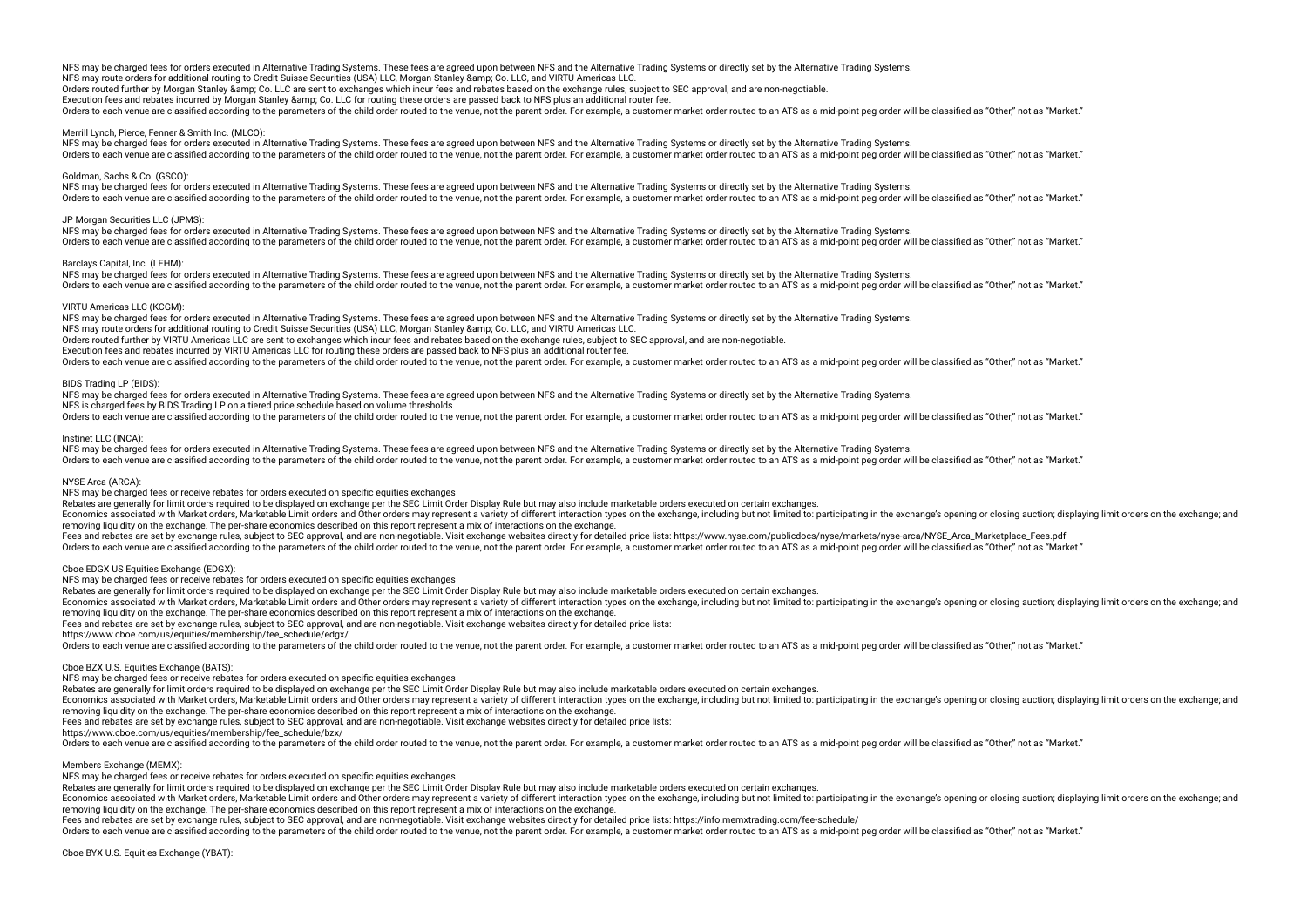NFS may be charged fees or receive rebates for orders executed on specifc equities exchanges

NFS orders sent to Cboe BYX U.S. Equities Exchange usually interact in ways that do not incur economics including but not limited to: removing non-displayed orders or removing mid-point peg liquidity

Fees and rebates are set by exchange rules, subject to SEC approval, and are non-negotiable. Visit exchange websites directly for detailed price lists:

https://www.cboe.com/us/equities/membership/fee\_schedule/byx/

of the parameters of the parameters of the child order routed to the venue, not the parameter. For example, a customer market order routed to an ATS as a mid-point ped order will be classified as "Other," not as "Market.

 $- - - - - - -$ 

## November 2021

## **Options**

## Summary

| <b>Non-Directed Orders</b><br>as % of All Orders | Market Orders as % of<br><b>Non-Directed Orders</b> | <b>Marketable Limit</b><br>Orders as % of Non-<br><b>Directed Orders</b> | Non-Marketable Limit<br>Orders as % of Non-<br><b>Directed Orders</b> | Other Orders as % of<br><b>Non-Directed Orders</b> |
|--------------------------------------------------|-----------------------------------------------------|--------------------------------------------------------------------------|-----------------------------------------------------------------------|----------------------------------------------------|
| 98.04                                            | 0.00                                                | 0.00                                                                     | 0.00                                                                  | 100.00                                             |

## **Venues**

| Venue -<br>Non-directed<br><b>Order Flow</b>    | Non-<br><b>Directed</b><br>Orders (%) | <b>Market</b><br><b>Orders</b><br>(%) | Marketable<br><b>Limit Orders</b><br>(%) | Non-<br><b>Marketable</b><br><b>Limit Orders</b><br>(%) | Other<br>Orders<br>(%) | <b>Net Payment</b><br>Paid/Received for<br><b>Market</b><br>Orders(USD) | <b>Net Payment Paid/</b><br><b>Received for Market</b><br>Orders(cents per<br>hundred shares) | Net Payment Paid/<br><b>Received for</b><br><b>Marketable Limit</b><br>Orders(USD) | <b>Net Payment Paid/</b><br><b>Received for</b><br><b>Marketable Limit</b><br>Orders (cents per<br>hundred shares) | <b>Net Payment Paid/</b><br><b>Received for Non-</b><br><b>Marketable Limit</b><br>Orders(USD) | Net Payment Paid/<br><b>Received for Non-</b><br><b>Marketable Limit</b><br>Orders(cents per<br>hundred shares) | <b>Net Payment</b><br>Paid/Received for<br>Other<br>Orders(USD) | Net Payment Paid/<br><b>Received for Other</b><br>Orders(cents per<br>hundred shares) |
|-------------------------------------------------|---------------------------------------|---------------------------------------|------------------------------------------|---------------------------------------------------------|------------------------|-------------------------------------------------------------------------|-----------------------------------------------------------------------------------------------|------------------------------------------------------------------------------------|--------------------------------------------------------------------------------------------------------------------|------------------------------------------------------------------------------------------------|-----------------------------------------------------------------------------------------------------------------|-----------------------------------------------------------------|---------------------------------------------------------------------------------------|
| <b>NYSE Arca</b><br>Options<br>(ARCA)           | 29.62                                 | 0.00                                  | 0.00                                     | 0.00                                                    | 29.62                  | 0                                                                       | 0.0000                                                                                        |                                                                                    | 0.0000                                                                                                             |                                                                                                | 0.0000                                                                                                          | 6,794                                                           | 31.9000                                                                               |
| NASDAQ<br>Options<br>Market<br>(NSDQ)           | 21.97                                 | 0.00                                  | 0.00                                     | 0.00                                                    | 21.97                  | 0                                                                       | 0.0000                                                                                        |                                                                                    | 0.0000                                                                                                             |                                                                                                | 0.0000                                                                                                          | 266                                                             | 3.0000                                                                                |
| Cboe BZX<br>Options<br>Exchange, Inc.<br>(BATS) | 21.48                                 | 0.00                                  | 0.00                                     | 0.00                                                    | 21.48                  | $\Omega$                                                                | 0.0000                                                                                        |                                                                                    | 0.0000                                                                                                             |                                                                                                | 0.0000                                                                                                          | 3,832                                                           | 34.6900                                                                               |
| Cboe Options<br>Exchange<br>(CBOE)              | 15.30                                 | 0.00                                  | 0.00                                     | 0.00                                                    | 15.30                  | <sup>0</sup>                                                            | 0.0000                                                                                        |                                                                                    | 0.0000                                                                                                             |                                                                                                | 0.0000                                                                                                          | $-1,550$                                                        | $-21.0000$                                                                            |
| Morgan<br>Stanley &<br>Company LLC<br>(MSCO)    | 11.27                                 | 0.00                                  | 0.00                                     | 0.00                                                    | 11.27                  | <sup>0</sup>                                                            | 0.0000                                                                                        |                                                                                    | 0.0000                                                                                                             |                                                                                                | 0.0000                                                                                                          | $-3,387$                                                        | $-10.0000$                                                                            |

## Material Aspects:

NYSE Arca Options (ARCA):

NFS may be charged fees or receive rebates for orders executed on specific options exchanges. Fees and rebates are set by exchange rules, subject to SEC approval, are non-negotiable, and may include tiers based on volume t Visit exchange websites directly for detailed price lists: https://www.nyse.com/publicdocs/nyse/markets/arca-options/NYSE\_Arca\_Options\_Fee\_Schedule.pdf

## NASDAQ Options Market (NSDQ):

NFS may be charged fees or receive rebates for orders executed on specific options exchanges. Fees and rebates are set by exchange rules, subject to SEC approval, are non-negotiable, and may include tiers based on volume t Visit exchange websites directly for detailed price lists: https://listingcenter.nasdaq.com/rulebook/nasdaq/rules/nasdaq-options-7

## Cboe BZX Options Exchange, Inc. (BATS):

NFS may be charged fees or receive rebates for orders executed on specific options exchanges. Fees and rebates are set by exchange rules, subject to SEC approval, are non-negotiable, and may include tiers based on volume t Visit exchange websites directly for detailed price lists: https://www.cboe.com/us/options/membership/fee\_schedule/bzx/

Cboe Options Exchange (CBOE):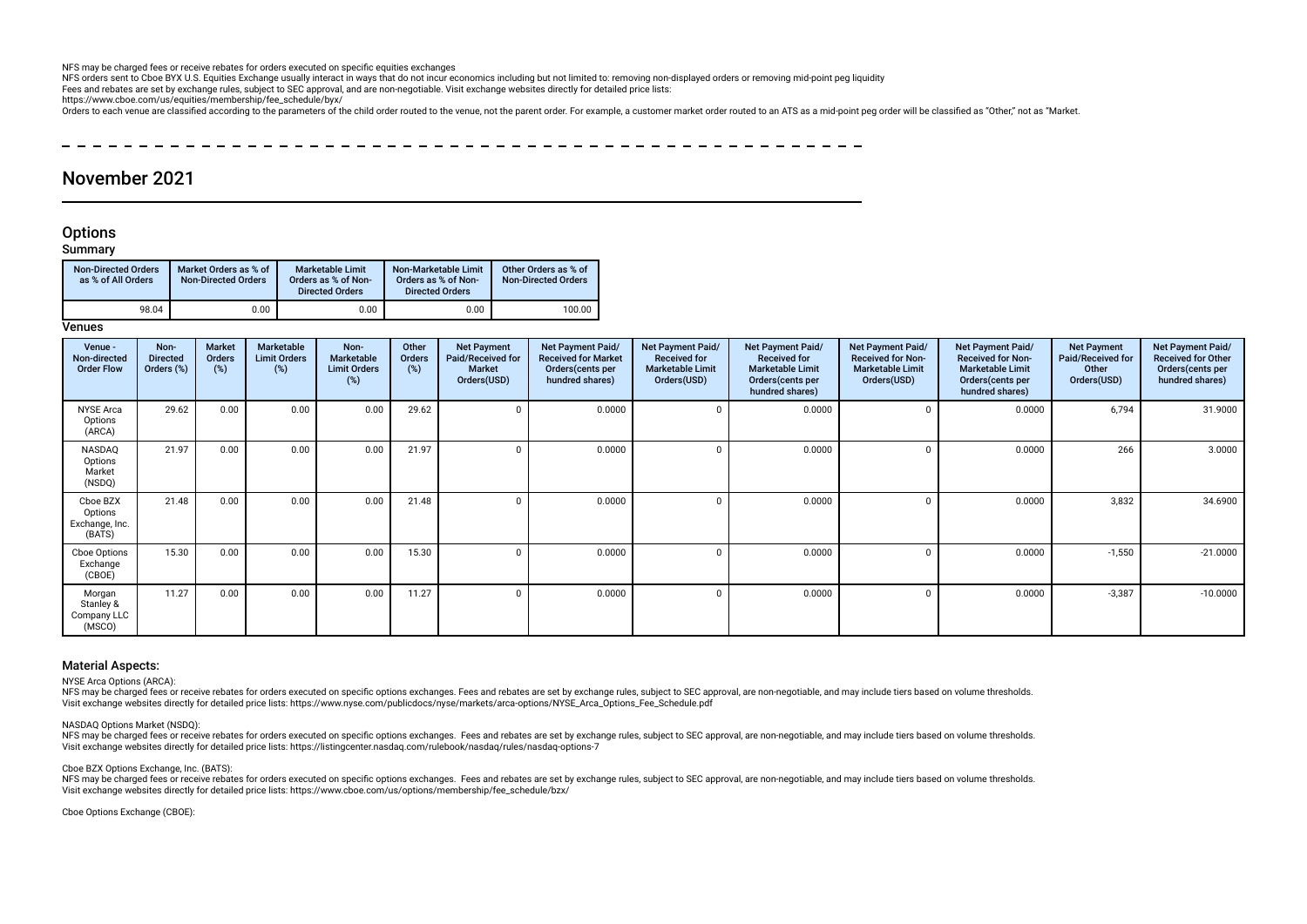NFS may be charged fees or receive rebates for orders executed on specifc options exchanges. NFS does not negotiate, set rates for, or solicit payment for order fow on options orders. However, NFS may generate rebates (e.g. Marketing Fees) associated with the routing of orders to CBOE options exchange. Fees and rebates are set by exchange rules, subject to SEC approval, are non-negotiable, and may include tiers based on volume thresholds.<br>Visit exchange websites directly for detailed price lists: https://www.cboe.com/us/

Morgan Stanley & Company LLC (MSCO):

NFS may use broker Morgan Stanley and Company LLC for additional options routing. Executions via this router are charged additional fees under a cost-plus agreement

## December 2021

## S&P 500 Stocks

## Summary

| <b>Non-Directed Orders</b><br>as % of All Orders | Market Orders as % of<br><b>Non-Directed Orders</b> | <b>Marketable Limit</b><br>Orders as % of Non-<br><b>Directed Orders</b> | Non-Marketable Limit<br>Orders as % of Non-<br><b>Directed Orders</b> | Other Orders as % of<br><b>Non-Directed Orders</b> |
|--------------------------------------------------|-----------------------------------------------------|--------------------------------------------------------------------------|-----------------------------------------------------------------------|----------------------------------------------------|
| 7.65                                             | 68.92                                               | 28.97                                                                    | 2.09                                                                  | 0.03                                               |

| Venue -<br>Non-directed<br><b>Order Flow</b>            | Non-<br><b>Directed</b><br>Orders (%) | <b>Market</b><br>Orders<br>(%) | Marketable<br><b>Limit Orders</b><br>(%) | Non-<br>Marketable<br><b>Limit Orders</b><br>$(\%)$ | Other<br>Orders<br>(%) | <b>Net Payment</b><br>Paid/Received for<br><b>Market</b><br>Orders(USD) | <b>Net Payment Paid/</b><br><b>Received for Market</b><br>Orders(cents per<br>hundred shares) | Net Payment Paid/<br><b>Received for</b><br><b>Marketable Limit</b><br>Orders(USD) | Net Payment Paid/<br><b>Received for</b><br><b>Marketable Limit</b><br>Orders(cents per<br>hundred shares) | Net Payment Paid/<br>Received for Non-<br><b>Marketable Limit</b><br>Orders(USD) | Net Payment Paid/<br>Received for Non-<br><b>Marketable Limit</b><br>Orders(cents per<br>hundred shares) | <b>Net Payment</b><br>Paid/Received<br>for Other<br>Orders(USD) | Net Payment Paid/<br><b>Received for Other</b><br>Orders(cents per<br>hundred shares) |
|---------------------------------------------------------|---------------------------------------|--------------------------------|------------------------------------------|-----------------------------------------------------|------------------------|-------------------------------------------------------------------------|-----------------------------------------------------------------------------------------------|------------------------------------------------------------------------------------|------------------------------------------------------------------------------------------------------------|----------------------------------------------------------------------------------|----------------------------------------------------------------------------------------------------------|-----------------------------------------------------------------|---------------------------------------------------------------------------------------|
| <b>Citadel Securities</b><br>LLC (CDRG)                 | 10.27                                 | 44.68                          | 23.20                                    | 25.41                                               | 0.00                   | $\Omega$                                                                | 0.0000                                                                                        | $\mathbf{0}$                                                                       | 0.0000                                                                                                     | $\Omega$                                                                         | 0.0000                                                                                                   | $\Omega$                                                        | 0.0000                                                                                |
| Investors<br>Exchange (IEXG)                            | 8.95                                  | 0.00                           | 0.21                                     | 0.20                                                | 11.74                  | $\mathbf 0$                                                             | 0.0000                                                                                        | $\mathbf 0$                                                                        | 0.0000                                                                                                     | $\Omega$                                                                         | 0.0000                                                                                                   | $-840$                                                          | $-9.0000$                                                                             |
| <b>National Financial</b><br>Services LLC<br>(XSTM)     | 8.65                                  | 0.00                           | 0.00                                     | 0.00                                                | 11.36                  | $\Omega$                                                                | 0.0000                                                                                        | $\Omega$                                                                           | 0.0000                                                                                                     | $\Omega$                                                                         | 0.0000                                                                                                   |                                                                 | 0.0000                                                                                |
| VIRTU Americas,<br>LLC (NITE)                           | 7.02                                  | 30.10                          | 21.20                                    | 23.68                                               | 0.00                   | $\Omega$                                                                | 0.0000                                                                                        | $\Omega$                                                                           | 0.0000                                                                                                     | $\Omega$                                                                         | 0.0000                                                                                                   |                                                                 | 0.0000                                                                                |
| Goldman, Sachs &<br>Co. (GSCO)                          | 5.45                                  | 0.00                           | 0.00                                     | 0.00                                                | 7.15                   | $\Omega$                                                                | 0.0000                                                                                        | $\Omega$                                                                           | 0.0000                                                                                                     | $\Omega$                                                                         | 0.0000                                                                                                   | $-754$                                                          | $-10.0000$                                                                            |
| <b>Credit Suisse</b><br>Securities (USA)<br>LLC (FBCO)  | 5.43                                  | 0.00                           | 27.85                                    | 25.39                                               | 6.48                   | $\Omega$                                                                | 0.0000                                                                                        | $-4,749$                                                                           | $-21.8077$                                                                                                 | $-53$                                                                            | $-23.5717$                                                                                               | $-179$                                                          | $-10.0000$                                                                            |
| <b>UBS Securities</b><br>LLC - ATS (UBSA)               | 5.25                                  | 0.00                           | 0.00                                     | 0.00                                                | 6.90                   | $\mathbf 0$                                                             | 0.0000                                                                                        | $\Omega$                                                                           | 0.0000                                                                                                     | $\Omega$                                                                         | 0.0000                                                                                                   | $-755$                                                          | $-10.0000$                                                                            |
| <b>INTELLIGENT</b><br><b>CROSS LLC</b><br>(INCR)        | 4.84                                  | 0.00                           | 0.00                                     | 0.00                                                | 6.35                   | $\Omega$                                                                | 0.0000                                                                                        | $\Omega$                                                                           | 0.0000                                                                                                     | $\Omega$                                                                         | 0.0000                                                                                                   | $-277$                                                          | $-8.0000$                                                                             |
| Merrill Lynch,<br>Pierce, Fenner &<br>Smith Inc. (MLCO) | 4.75                                  | 0.00                           | 0.00                                     | 0.00                                                | 6.24                   | $\Omega$                                                                | 0.0000                                                                                        | $\Omega$                                                                           | 0.0000                                                                                                     | $\Omega$                                                                         | 0.0000                                                                                                   | $-85$                                                           | $-10.0000$                                                                            |
| EBX LLC (EBXL)                                          | 4.66                                  | 0.00                           | 0.00                                     | 0.00                                                | 6.12                   | $\mathbf 0$                                                             | 0.0000                                                                                        | $\Omega$                                                                           | 0.0000                                                                                                     | $\Omega$                                                                         | 0.0000                                                                                                   | $-53$                                                           | $-6.8962$                                                                             |
| NASDAQ<br>Execution<br>Services, LLC<br>(NSDQ)          | 4.49                                  | 0.01                           | 0.15                                     | 0.39                                                | 5.88                   | $-304$                                                                  | $-13.5000$                                                                                    | $-542$                                                                             | $-13.5000$                                                                                                 | 82                                                                               | 33.0000                                                                                                  | $-264$                                                          | $-13.4958$                                                                            |
| <b>JANE STREET</b><br>CAPITAL, LLC<br>(JNST)            | 4.23                                  | 19.20                          | 0.12                                     | 0.39                                                | 0.00                   | $\Omega$                                                                | 0.0000                                                                                        | $\mathbf{0}$                                                                       | 0.0000                                                                                                     | $\Omega$                                                                         | 0.0000                                                                                                   | 0                                                               | 0.0000                                                                                |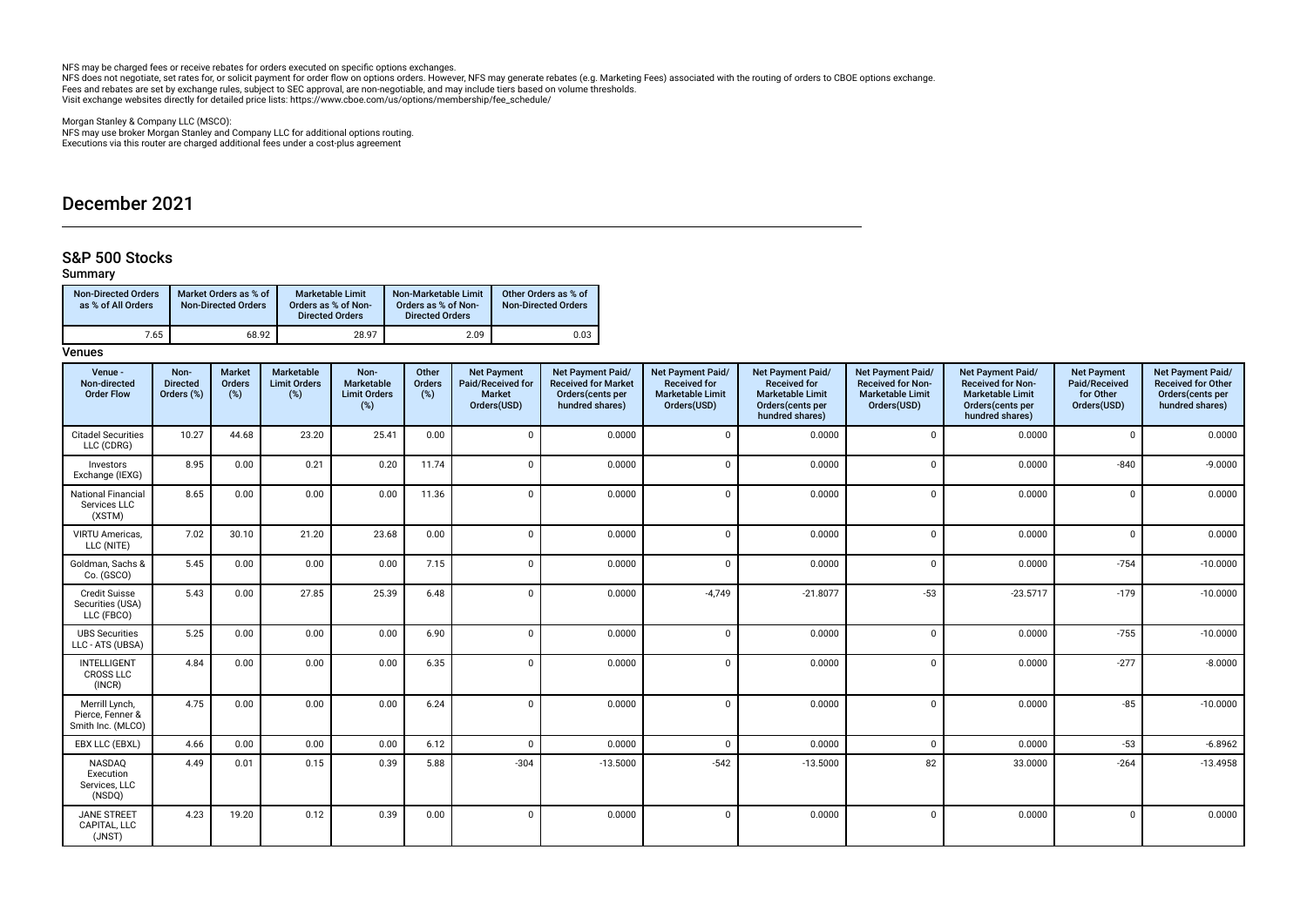| Venue -<br>Non-directed<br><b>Order Flow</b> | Non-<br><b>Directed</b><br>Orders (%) | <b>Market</b><br><b>Orders</b><br>$(\%)$ | Marketable<br><b>Limit Orders</b><br>(%) | Non-<br><b>Marketable</b><br><b>Limit Orders</b><br>(%) | Other<br><b>Orders</b><br>(%) | <b>Net Payment</b><br>Paid/Received for<br>Market<br>Orders(USD) | Net Payment Paid/<br><b>Received for Market</b><br>Orders (cents per<br>hundred shares) | Net Payment Paid/<br><b>Received for</b><br><b>Marketable Limit</b><br>Orders(USD) | Net Payment Paid/<br><b>Received for</b><br><b>Marketable Limit</b><br>Orders (cents per<br>hundred shares) | Net Payment Paid/<br><b>Received for Non-</b><br><b>Marketable Limit</b><br>Orders(USD) | Net Payment Paid/<br><b>Received for Non-</b><br><b>Marketable Limit</b><br>Orders (cents per<br>hundred shares) | <b>Net Payment</b><br>Paid/Received<br>for Other<br>Orders(USD) | Net Payment Paid/<br><b>Received for Other</b><br>Orders (cents per<br>hundred shares) |
|----------------------------------------------|---------------------------------------|------------------------------------------|------------------------------------------|---------------------------------------------------------|-------------------------------|------------------------------------------------------------------|-----------------------------------------------------------------------------------------|------------------------------------------------------------------------------------|-------------------------------------------------------------------------------------------------------------|-----------------------------------------------------------------------------------------|------------------------------------------------------------------------------------------------------------------|-----------------------------------------------------------------|----------------------------------------------------------------------------------------|
| Morgan Stanley &<br>Company LLC<br>(MSCO)    | 4.21                                  | 0.00                                     | 7.40                                     | 5.75                                                    | 5.37                          |                                                                  | 0.0000                                                                                  | $-1,009$                                                                           | $-25.5376$                                                                                                  | -3                                                                                      | $-28.6496$                                                                                                       | $-1,184$                                                        | $-20.0000$                                                                             |
| JP Morgan<br>Securities LLC<br>(JPMS)        | 4.01                                  | 0.00                                     | 0.00                                     | 0.00                                                    | 5.26                          |                                                                  | 0.0000                                                                                  |                                                                                    | 0.0000                                                                                                      |                                                                                         | 0.0000                                                                                                           | $-167$                                                          | $-12.0000$                                                                             |
| Barclays Capital,<br>Inc. (LEHM)             | 3.89                                  | 0.00                                     | 0.00                                     | 0.00                                                    | 5.11                          |                                                                  | 0.0000                                                                                  |                                                                                    | 0.0000                                                                                                      |                                                                                         | 0.0000                                                                                                           | $-246$                                                          | $-10.0000$                                                                             |
| <b>VIRTU Americas</b><br>LLC (KCGM)          | 1.79                                  | 0.00                                     | 19.62                                    | 16.51                                                   | 1.91                          |                                                                  | 0.0000                                                                                  | $-2,544$                                                                           | $-22.5925$                                                                                                  | $-28$                                                                                   | $-20.7160$                                                                                                       | $-29$                                                           | $-10.0000$                                                                             |
| <b>BIDS Trading LP</b><br>(BIDS)             | 1.45                                  | 0.00                                     | 0.00                                     | 0.00                                                    | 1.91                          |                                                                  | 0.0000                                                                                  |                                                                                    | 0.0000                                                                                                      |                                                                                         | 0.0000                                                                                                           | $-42$                                                           | $-15.0000$                                                                             |
| Instinet LLC<br>(INCA)                       | 1.32                                  | 0.00                                     | 0.00                                     | 0.00                                                    | 1.74                          |                                                                  | 0.0000                                                                                  |                                                                                    | 0.0000                                                                                                      |                                                                                         | 0.0000                                                                                                           |                                                                 | $-10.0000$                                                                             |

Citadel Securities LLC (CDRG):

Orders to each venue are classified according to the parameters of the child order routed to the venue, not the parent order. For example, a customer market order routed to an ATS as a mid-point peg order will be classifie

### Investors Exchange (IEXG):

NFS may be charged fees or receive rebates for orders executed on specific equities exchanges. Fees and rebates are set by exchange rules, subject to SEC approval, and are non-negotiable.

Visit exchange websites directly for detailed price lists: https://exchange.iex.io/resources/trading/fee-schedule/

Orders to each venue are classified according to the parameters of the child order routed to the venue, not the parent order. For example, a customer market order routed to an ATS as a mid-point peg order will be classifie

## National Financial Services LLC (XSTM):

Orders may be routed to NFS's Alternative Trading System, CrossStream. NFS is not charged an explicit fee for orders executed in CrossStream but may receive a trading commission from the contra-side party against which the Orders to each venue are classified according to the parameters of the child order routed to the venue, not the parent order. For example, a customer market order routed to an ATS as a mid-point peg order will be classifie

#### VIRTU Americas, LLC (NITE):

Orders to each venue are classified according to the parameters of the child order routed to the venue, not the parent order. For example, a customer market order routed to an ATS as a mid-point peg order will be classifie

## Goldman, Sachs & Co. (GSCO):

NFS may be charged fees for orders executed in Alternative Trading Systems. These fees are agreed upon between NFS and the Alternative Trading Systems or directly set by the Alternative Trading Systems. Orders to each venue are classified according to the parameters of the child order routed to the venue, not the parent order. For example, a customer market order routed to an ATS as a mid-point peg order will be classifie

#### Credit Suisse Securities (USA) LLC (FBCO):

NFS may be charged fees for orders executed in Alternative Trading Systems. These fees are agreed upon between NFS and the Alternative Trading Systems or directly set by the Alternative Trading Systems.

NFS may route orders for additional routing to Credit Suisse Securities (USA) LLC, Morgan Stanley & amp; Co. LLC, and VIRTU Americas LLC.

Orders routed further by Credit Suisse Securities (USA) LLC are sent to exchanges which incur fees and rebates based on the exchange rules, subject to SEC approval, and are non-negotiable.

Execution fees and rebates incurred by Credit Suisse Securities (USA) LLC for routing these orders are passed back to NFS plus an additional router fee.

Orders to each venue are classified according to the parameters of the child order routed to the venue, not the parent order. For example, a customer market order routed to an ATS as a mid-point peg order will be classifie

## UBS Securities LLC - ATS (UBSA):

NFS may be charged fees for orders executed in Alternative Trading Systems. These fees are agreed upon between NFS and the Alternative Trading Systems or directly set by the Alternative Trading Systems. Orders to each venue are classified according to the parameters of the child order routed to the venue, not the parent order. For example, a customer market order routed to an ATS as a mid-point peg order will be classifie

## INTELLIGENT CROSS LLC (INCR):

NFS may be charged fees for orders executed in Alternative Trading Systems. These fees are agreed upon between NFS and the Alternative Trading Systems or directly set by the Alternative Trading Systems. Orders to each venue are classified according to the parameters of the child order routed to the venue, not the parent order. For example, a customer market order routed to an ATS as a mid-point peg order will be classifie

#### Merrill Lynch, Pierce, Fenner & Smith Inc. (MLCO):

NFS may be charged fees for orders executed in Alternative Trading Systems. These fees are agreed upon between NFS and the Alternative Trading Systems or directly set by the Alternative Trading Systems or directly set by t Orders to each venue are classified according to the parameters of the child order routed to the venue, not the parent order. For example, a customer market order routed to an ATS as a mid-point peg order will be classifie

## EBX LLC (EBXL):

NFS may be charged fees for orders executed in Alternative Trading Systems. These fees are agreed upon between NFS and the Alternative Trading Systems or directly set by the Alternative Trading Systems or directly set by t Orders may be routed through EBX LLC in which NFS or its afliates have an interest. There is each venue are classified according to the parameters of the child order routed to the yenue pot the parent order. For example a customer market order routed to an ATS as a mid-point peo order will be classified a

#### NASDAQ Execution Services, LLC (NSDQ):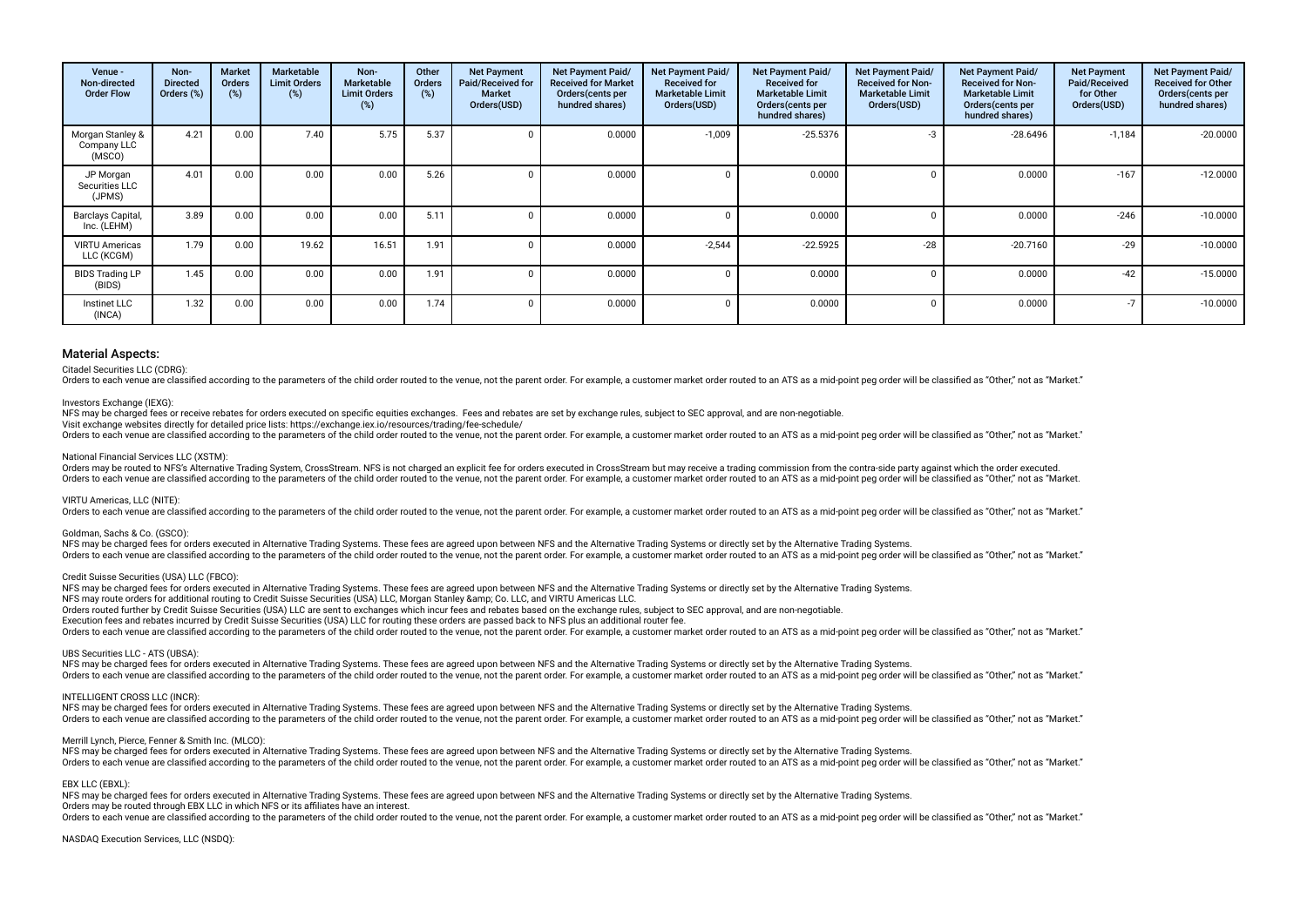NFS may be charged fees or receive rebates for orders executed on specifc equities exchanges

Rebates are generally for limit orders required to be displayed on exchange per the SEC Limit Order Display Rule but may also include marketable orders executed on certain exchanges.

Economics associated with Market orders, Marketable Limit orders and Other orders may represent a variety of different interaction types on the exchange, including but not limited to: participating in the exchange's openin removing liquidity on the exchange. The per-share economics described on this report represent a mix of interactions on the exchange.

Fees and rebates are set by exchange rules, subject to SEC approval, and are non-negotiable. Visit exchange websites directly for detailed price lists: https://nasdaqtrader.com/Trader.aspx?id=PriceListTrading2

Orders to each venue are classified according to the parameters of the child order routed to the venue, not the parent order. For example, a customer market order routed to an ATS as a mid-point peg order will be classifie

JANE STREET CAPITAL, LLC (JNST):

Orders to each venue are classified according to the parameters of the child order routed to the venue, not the parent order. For example, a customer market order routed to an ATS as a mid-point peg order will be classifie

## Morgan Stanley & Company LLC (MSCO):

NFS may be charged fees for orders executed in Alternative Trading Systems. These fees are agreed upon between NFS and the Alternative Trading Systems or directly set by the Alternative Trading Systems. NFS may route orders for additional routing to Credit Suisse Securities (USA) LLC, Morgan Stanley & amp: Co. LLC, and VIRTU Americas LLC. Orders routed further by Morgan Stanley & amp: Co. LLC are sent to exchanges which incur fees and rebates based on the exchange rules, subject to SEC approval, and are non-negotiable. Execution fees and rebates incurred by Morgan Stanley & amp; Co. LLC for routing these orders are passed back to NFS plus an additional router fee. Orders to each venue are classified according to the parameters of the child order routed to the venue, not the parent order. For example, a customer market order routed to an ATS as a mid-point peg order will be classifie

JP Morgan Securities LLC (JPMS):

NFS may be charged fees for orders executed in Alternative Trading Systems. These fees are agreed upon between NFS and the Alternative Trading Systems or directly set by the Alternative Trading Systems. Orders to each venue are classified according to the parameters of the child order routed to the venue, not the parent order. For example, a customer market order routed to an ATS as a mid-point peg order will be classifie

Barclays Capital, Inc. (LEHM):

NFS may be charged fees for orders executed in Alternative Trading Systems. These fees are agreed upon between NFS and the Alternative Trading Systems or directly set by the Alternative Trading Systems. Orders to each venue are classified according to the parameters of the child order routed to the venue, not the parent order. For example, a customer market order routed to an ATS as a mid-point peg order will be classifie

## VIRTU Americas LLC (KCGM):

NFS may be charged fees for orders executed in Alternative Trading Systems. These fees are agreed upon between NFS and the Alternative Trading Systems or directly set by the Alternative Trading Systems.

NFS may route orders for additional routing to Credit Suisse Securities (USA) LLC, Morgan Stanley & amp; Co. LLC, and VIRTU Americas LLC.

Orders routed further by VIRTU Americas LLC are sent to exchanges which incur fees and rebates based on the exchange rules, subject to SEC approval, and are non-negotiable.

Execution fees and rebates incurred by VIRTU Americas LLC for routing these orders are passed back to NFS plus an additional router fee.

Orders to each venue are classified according to the parameters of the child order routed to the yenue, not the parent order. For example, a customer market order routed to an ATS as a mid-point peg order will be classifie

## BIDS Trading LP (BIDS):

NFS may be charged fees for orders executed in Alternative Trading Systems. These fees are agreed upon between NFS and the Alternative Trading Systems or directly set by the Alternative Trading Systems. NFS is charged fees by BIDS Trading LP on a tiered price schedule based on volume thresholds.

Orders to each venue are classified according to the parameters of the child order routed to the venue, not the parent order. For example, a customer market order routed to an ATS as a mid-point peg order will be classifie

## Instinet LLC (INCA):

NFS may be charged fees for orders executed in Alternative Trading Systems. These fees are agreed upon between NFS and the Alternative Trading Systems or directly set by the Alternative Trading Systems. Orders to each venue are classified according to the parameters of the child order routed to the venue, not the parent order. For example, a customer market order routed to an ATS as a mid-point peg order will be classifie

## December 2021

## Non-S&P 500 Stocks

Summary

| <b>Non-Directed Orders</b><br>as % of All Orders | Market Orders as % of<br><b>Non-Directed Orders</b> | <b>Marketable Limit</b><br>Orders as % of Non-<br><b>Directed Orders</b> | Non-Marketable Limit<br>Orders as % of Non-<br><b>Directed Orders</b> | Other Orders as % of<br>Non-Directed Orders |
|--------------------------------------------------|-----------------------------------------------------|--------------------------------------------------------------------------|-----------------------------------------------------------------------|---------------------------------------------|
| 5.31                                             | 27.34                                               | 49.85                                                                    | 22.66                                                                 | 0.15                                        |

| Venue -<br>Non-directed<br><b>Order Flow</b> | Non-<br><b>Directed</b><br>Orders $(\%)$ | <b>Market</b><br>Orders<br>(%) | Marketable<br><b>Limit Orders</b><br>(%) | Non-<br><b>Marketable</b><br><b>Limit Orders</b><br>(%) | Other<br><b>Orders</b> | <b>Net Payment</b><br>Paid/Received for<br><b>Market</b><br>Orders(USD) | <b>Net Payment Paid/</b><br><b>Received for Market</b><br>Orders (cents per<br>hundred shares) | Net Payment Paid/<br><b>Received for</b><br><b>Marketable Limit</b><br>Orders(USD) | <b>Net Payment Paid/</b><br><b>Received for</b><br><b>Marketable Limit</b><br>Orders(cents per<br>hundred shares) | Net Payment Paid/<br><b>Received for Non-</b><br><b>Marketable Limit</b><br>Orders(USD) | <b>Net Payment Paid/</b><br><b>Received for Non-</b><br><b>Marketable Limit</b><br>Orders(cents per<br>hundred shares) | <b>Net Payment</b><br>Paid/Received<br>for Other<br>Orders(USD) | <b>Net Payment Paid/</b><br><b>Received for Other</b><br>Orders(cents per<br>hundred shares) |
|----------------------------------------------|------------------------------------------|--------------------------------|------------------------------------------|---------------------------------------------------------|------------------------|-------------------------------------------------------------------------|------------------------------------------------------------------------------------------------|------------------------------------------------------------------------------------|-------------------------------------------------------------------------------------------------------------------|-----------------------------------------------------------------------------------------|------------------------------------------------------------------------------------------------------------------------|-----------------------------------------------------------------|----------------------------------------------------------------------------------------------|
| Investors<br>Exchange (IEXG)                 | 7.89                                     | 0.00                           | 0.02                                     | 0.44                                                    | 8.22                   |                                                                         | 0.0000                                                                                         |                                                                                    | 0.0000                                                                                                            |                                                                                         | 0.0000                                                                                                                 | $-1.306$                                                        | $-9.0000$                                                                                    |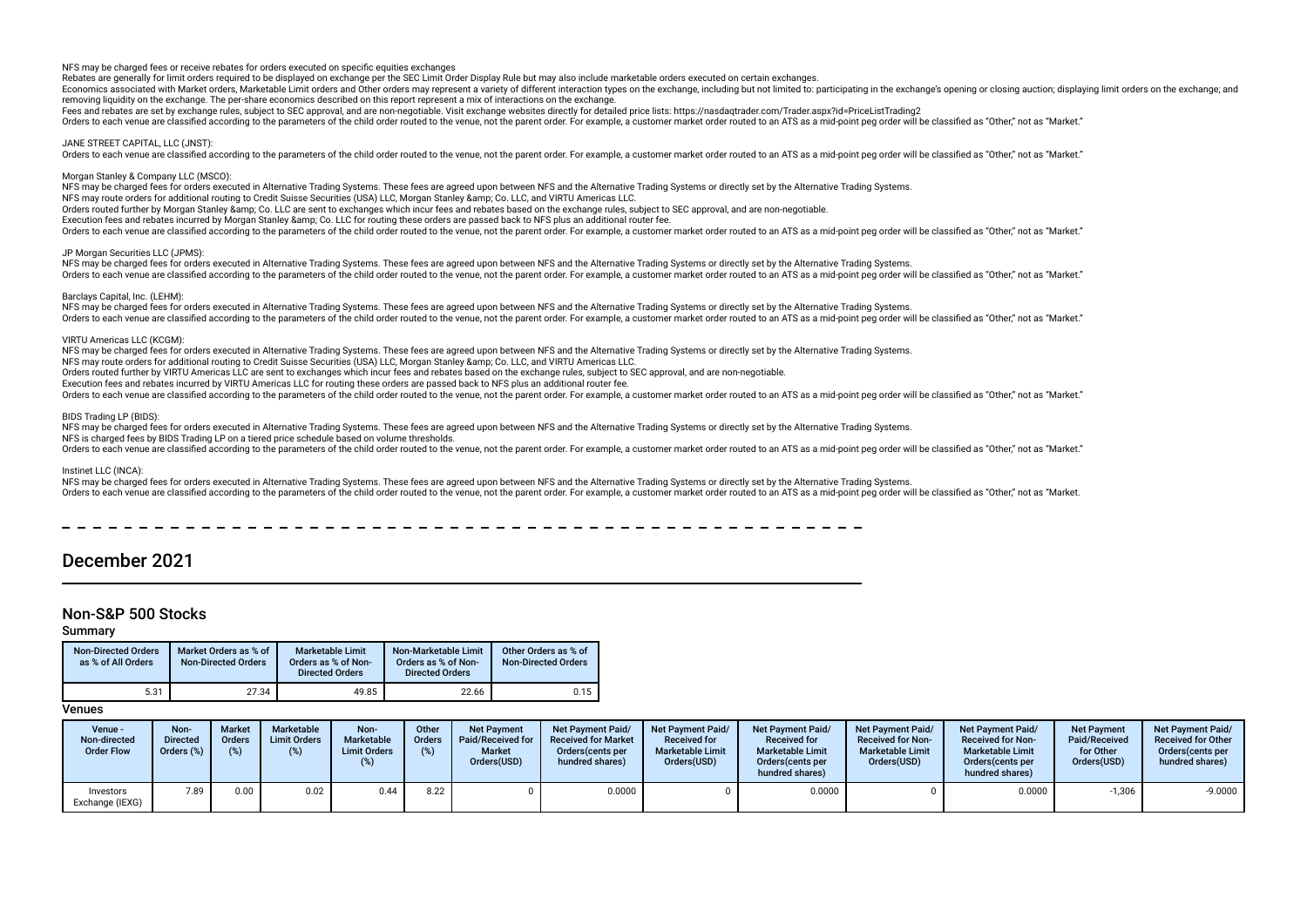| Venue -<br>Non-directed<br><b>Order Flow</b>            | Non-<br><b>Directed</b><br>Orders (%) | <b>Market</b><br>Orders<br>(%) | Marketable<br><b>Limit Orders</b><br>(%) | Non-<br>Marketable<br><b>Limit Orders</b><br>(%) | Other<br><b>Orders</b><br>$(\%)$ | <b>Net Payment</b><br>Paid/Received for<br>Market<br>Orders(USD) | Net Payment Paid/<br><b>Received for Market</b><br>Orders(cents per<br>hundred shares) | Net Payment Paid/<br><b>Received for</b><br>Marketable Limit<br>Orders(USD) | Net Payment Paid/<br><b>Received for</b><br>Marketable Limit<br>Orders(cents per<br>hundred shares) | Net Payment Paid/<br>Received for Non-<br><b>Marketable Limit</b><br>Orders(USD) | Net Payment Paid/<br>Received for Non-<br>Marketable Limit<br>Orders(cents per<br>hundred shares) | <b>Net Payment</b><br>Paid/Received<br>for Other<br>Orders(USD) | Net Payment Paid/<br><b>Received for Other</b><br>Orders(cents per<br>hundred shares) |
|---------------------------------------------------------|---------------------------------------|--------------------------------|------------------------------------------|--------------------------------------------------|----------------------------------|------------------------------------------------------------------|----------------------------------------------------------------------------------------|-----------------------------------------------------------------------------|-----------------------------------------------------------------------------------------------------|----------------------------------------------------------------------------------|---------------------------------------------------------------------------------------------------|-----------------------------------------------------------------|---------------------------------------------------------------------------------------|
| NASDAQ<br>Execution<br>Services, LLC<br>(NSDQ)          | 7.44                                  | 0.05                           | 0.20                                     | 1.39                                             | 7.75                             | $-534$                                                           | $-13.5000$                                                                             | $-564$                                                                      | $-13.6234$                                                                                          | 121                                                                              | 7.3313                                                                                            | $-1,872$                                                        | $-19.7289$                                                                            |
| National Financial<br>Services LLC<br>(XSTM)            | 7.27                                  | 0.00                           | 0.00                                     | 0.00                                             | 7.58                             | $\mathbf 0$                                                      | 0.0000                                                                                 | $\pmb{0}$                                                                   | 0.0000                                                                                              | $\pmb{0}$                                                                        | 0.0000                                                                                            | $\mathbf 0$                                                     | 0.0000                                                                                |
| Goldman, Sachs &<br>Co. (GSCO)                          | 6.23                                  | 0.00                           | 0.00                                     | 0.00                                             | 6.50                             | $\mathsf 0$                                                      | 0.0000                                                                                 | $\pmb{0}$                                                                   | 0.0000                                                                                              | $\pmb{0}$                                                                        | 0.0000                                                                                            | $-2,158$                                                        | $-10.0000$                                                                            |
| <b>Credit Suisse</b><br>Securities (USA)<br>LLC (FBCO)  | 6.23                                  | 0.00                           | 13.07                                    | 10.78                                            | 6.39                             | $\mathbf 0$                                                      | 0.0000                                                                                 | $-10,171$                                                                   | $-23.3282$                                                                                          | $-63$                                                                            | $-19.4171$                                                                                        | $-541$                                                          | $-10.0000$                                                                            |
| <b>INTELLIGENT</b><br>CROSS LLC<br>(INCR)               | 6.17                                  | 0.00                           | 0.00                                     | 0.00                                             | 6.43                             | $\mathbf 0$                                                      | 0.0000                                                                                 | $\mathbf 0$                                                                 | 0.0000                                                                                              | $\mathsf 0$                                                                      | 0.0000                                                                                            | $-955$                                                          | $-8.0000$                                                                             |
| Morgan Stanley &<br>Company LLC<br>(MSCO)               | 5.98                                  | 0.00                           | 4.55                                     | 3.38                                             | 6.20                             | $\mathbf 0$                                                      | 0.0000                                                                                 | $-2,751$                                                                    | $-26.2885$                                                                                          | -8                                                                               | $-27.3115$                                                                                        | $-3,266$                                                        | $-20.0000$                                                                            |
| Merrill Lynch,<br>Pierce, Fenner &<br>Smith Inc. (MLCO) | 5.87                                  | 0.00                           | 0.00                                     | 0.00                                             | 6.11                             | $\mathsf 0$                                                      | 0.0000                                                                                 | $\mathbf 0$                                                                 | 0.0000                                                                                              | $\pmb{0}$                                                                        | 0.0000                                                                                            | $-273$                                                          | $-10.0000$                                                                            |
| <b>UBS Securities</b><br>LLC - ATS (UBSA)               | 5.73                                  | 0.00                           | 0.00                                     | 0.00                                             | 5.97                             | $\mathbf 0$                                                      | 0.0000                                                                                 | $\pmb{0}$                                                                   | 0.0000                                                                                              | $\pmb{0}$                                                                        | 0.0000                                                                                            | $-2,266$                                                        | $-10.0000$                                                                            |
| EBX LLC (EBXL)                                          | 5.73                                  | 0.00                           | 0.00                                     | 0.00                                             | 5.97                             | $\mathsf 0$                                                      | 0.0000                                                                                 | $\mathbf 0$                                                                 | 0.0000                                                                                              | $\pmb{0}$                                                                        | 0.0000                                                                                            | $-278$                                                          | $-6.5953$                                                                             |
| JP Morgan<br>Securities LLC<br>(JPMS)                   | 5.42                                  | 0.00                           | 0.00                                     | 0.00                                             | 5.65                             | $\mathbf{0}$                                                     | 0.0000                                                                                 | $\mathbf 0$                                                                 | 0.0000                                                                                              | $\mathbf 0$                                                                      | 0.0000                                                                                            | $-483$                                                          | $-12.0000$                                                                            |
| Barclays Capital,<br>Inc. (LEHM)                        | 2.89                                  | 0.00                           | 0.00                                     | 0.00                                             | 3.02                             | $\mathsf 0$                                                      | 0.0000                                                                                 | $\mathbf 0$                                                                 | 0.0000                                                                                              | $\pmb{0}$                                                                        | 0.0000                                                                                            | $-928$                                                          | $-10.0000$                                                                            |
| <b>VIRTU Americas</b><br>LLC (KCGM)                     | 2.10                                  | 0.00                           | 12.30                                    | 9.95                                             | 2.09                             | $\mathsf 0$                                                      | 0.0000                                                                                 | $-9,417$                                                                    | $-24.0069$                                                                                          | $-76$                                                                            | $-22.6771$                                                                                        | $-94$                                                           | $-10.0000$                                                                            |
| <b>BIDS Trading LP</b><br>(BIDS)                        | 2.04                                  | 0.00                           | 0.00                                     | 0.00                                             | 2.12                             | $\mathbf 0$                                                      | 0.0000                                                                                 | $\pmb{0}$                                                                   | 0.0000                                                                                              | $\pmb{0}$                                                                        | 0.0000                                                                                            | $-116$                                                          | $-15.0000$                                                                            |
| <b>Instinet LLC</b><br>(INCA)                           | 1.98                                  | 0.00                           | 0.00                                     | 0.00                                             | 2.06                             | $\mathbf 0$                                                      | 0.0000                                                                                 | $\pmb{0}$                                                                   | 0.0000                                                                                              | $\pmb{0}$                                                                        | 0.0000                                                                                            | $-22$                                                           | $-10.0000$                                                                            |
| <b>NYSE Arca</b><br>(ARCA)                              | 1.91                                  | 0.00                           | 0.00                                     | 0.53                                             | 1.99                             | $\mathsf 0$                                                      | 0.0000                                                                                 | $-4$                                                                        | $-30.0000$                                                                                          | 11                                                                               | 24.6400                                                                                           | $-966$                                                          | $-23.4797$                                                                            |
| Cboe EDGX US<br>Equities Exchange<br>(EDGX)             | 1.90                                  | 0.00                           | 0.00                                     | 0.88                                             | 1.98                             | $\mathbf 0$                                                      | 0.0000                                                                                 | $-4$                                                                        | $-28.5000$                                                                                          | 359                                                                              | 31.0403                                                                                           | $-389$                                                          | $-29.2841$                                                                            |
| Cboe BZX U.S.<br>Equities Exchange<br>(BATS)            | 1.90                                  | 0.00                           | 0.03                                     | 0.58                                             | 1.98                             | $\mathsf 0$                                                      | 0.0000                                                                                 | $-36$                                                                       | $-3.5164$                                                                                           | 813                                                                              | 17.6805                                                                                           | $-254$                                                          | $-28.5556$                                                                            |
| Members<br>Exchange<br>(MEMX)                           | 1.90                                  | 0.00                           | 0.02                                     | 0.25                                             | 1.98                             | $\mathbf 0$                                                      | 0.0000                                                                                 | $\mathbf 0$                                                                 | 0.0000                                                                                              | 9                                                                                | 32.0055                                                                                           | $-74$                                                           | $-29.0000$                                                                            |
| Cboe BYX U.S.<br>Equities Exchange<br>(YBAT)            | 1.90                                  | 0.00                           | 0.00                                     | 0.00                                             | 1.98                             | $\mathbf 0$                                                      | 0.0000                                                                                 | $\pmb{0}$                                                                   | 0.0000                                                                                              | $\pmb{0}$                                                                        | 0.0000                                                                                            | $\mathbf 0$                                                     | 0.0000                                                                                |
| Cboe EDGA U.S.<br>Equities Exchange<br>(EDGA)           | 1.90                                  | 0.00                           | 0.00                                     | 0.00                                             | 1.98                             | $\mathbf 0$                                                      | 0.0000                                                                                 | $\mathbf 0$                                                                 | 0.0000                                                                                              | $\pmb{0}$                                                                        | 0.0000                                                                                            | $\mathbf 0$                                                     | 0.0000                                                                                |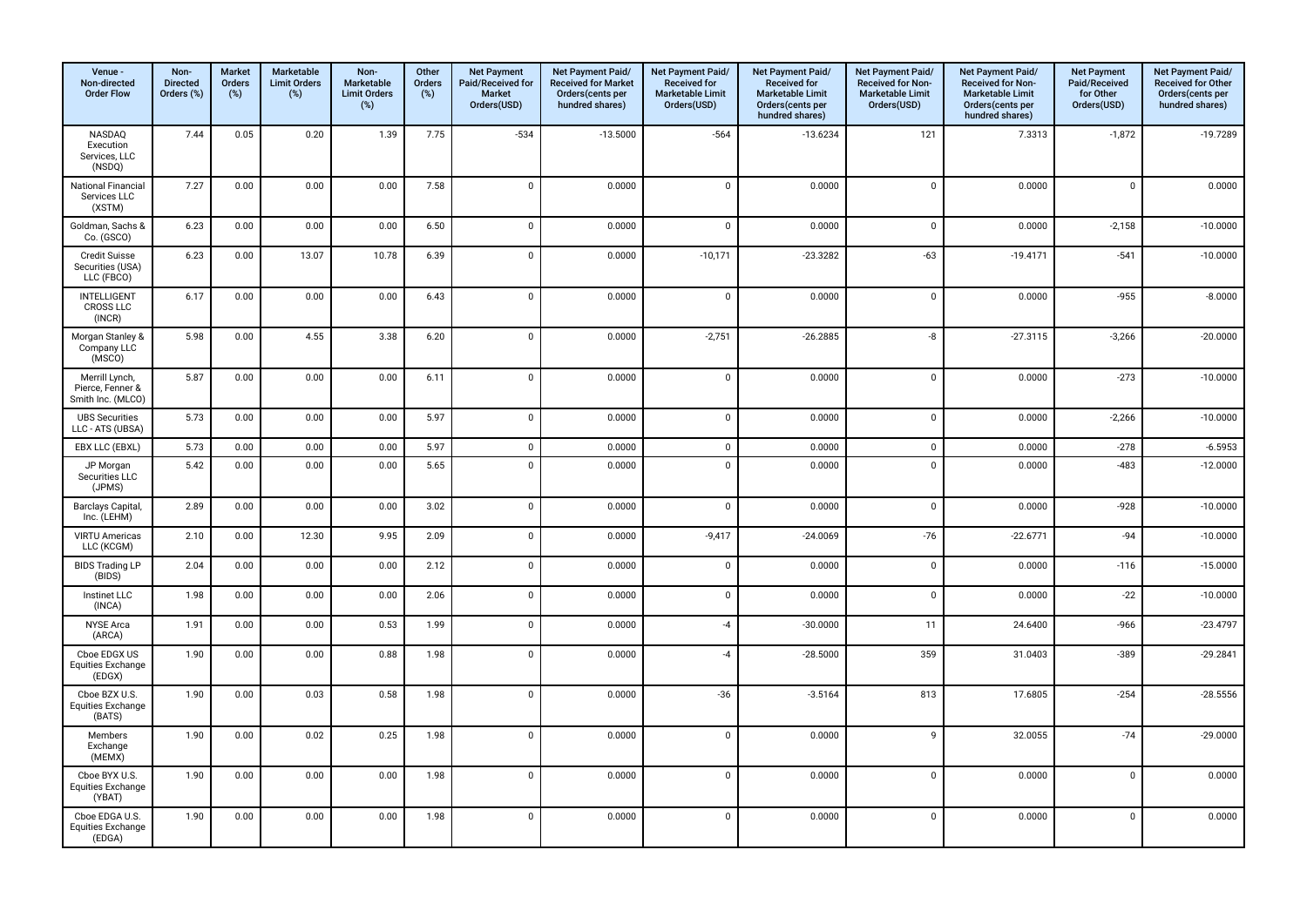## Investors Exchange (IEXG):

NFS may be charged fees or receive rebates for orders executed on specific equities exchanges. Fees and rebates are set by exchange rules, subject to SEC approval, and are non-negotiable.

Visit exchange websites directly for detailed price lists: https://exchange.iex.io/resources/trading/fee-schedule/

Orders to each venue are classified according to the parameters of the child order routed to the venue, not the parent order. For example, a customer market order routed to an ATS as a mid-point peg order will be classifie

## NASDAQ Execution Services, LLC (NSDQ):

NFS may be charged fees or receive rebates for orders executed on specifc equities exchanges

Rebates are generally for limit orders required to be displayed on exchange per the SEC Limit Order Display Rule but may also include marketable orders executed on certain exchanges.

Economics associated with Market orders, Marketable Limit orders and Other orders may represent a variety of different interaction types on the exchange, including but not limited to: participating in the exchange's openin removing liquidity on the exchange. The per-share economics described on this report represent a mix of interactions on the exchange.

Fees and rebates are set by exchange rules, subject to SEC approval, and are non-negotiable. Visit exchange websites directly for detailed price lists: https://nasdaqtrader.com/Trader.aspx?id=PriceListTrading2

Orders to each venue are classified according to the parameters of the child order routed to the venue, not the parent order. For example, a customer market order routed to an ATS as a mid-point peg order will be classifie

## National Financial Services LLC (XSTM):

Orders may be routed to NFS's Alternative Trading System, CrossStream, NFS is not charged an explicit fee for orders executed in CrossStream but may receive a trading commission from the contra-side party against which the Orders to each venue are classified according to the parameters of the child order routed to the venue, not the parent order. For example, a customer market order routed to an ATS as a mid-point peg order will be classifie

### Goldman, Sachs & Co. (GSCO):

NFS may be charged fees for orders executed in Alternative Trading Systems. These fees are agreed upon between NFS and the Alternative Trading Systems or directly set by the Alternative Trading Systems. Orders to each venue are classified according to the parameters of the child order routed to the venue, not the parent order. For example, a customer market order routed to an ATS as a mid-point peg order will be classifie

## Credit Suisse Securities (USA) LLC (FBCO):

NFS may be charged fees for orders executed in Alternative Trading Systems. These fees are agreed upon between NFS and the Alternative Trading Systems or directly set by the Alternative Trading Systems or directly set by t NFS may route orders for additional routing to Credit Suisse Securities (USA) LLC, Morgan Stanley & amp: Co. LLC, and VIRTU Americas LLC. Orders routed further by Credit Suisse Securities (USA) LLC are sent to exchanges which incur fees and rebates based on the exchange rules, subject to SEC approval, and are non-negotiable. Execution fees and rebates incurred by Credit Suisse Securities (USA) LLC for routing these orders are passed back to NFS plus an additional router fee. Orders to each venue are classified according to the parameters of the child order routed to the venue, not the parent order. For example, a customer market order routed to an ATS as a mid-point peg order will be classifie

## INTELLIGENT CROSS LLC (INCR):

NFS may be charged fees for orders executed in Alternative Trading Systems. These fees are agreed upon between NFS and the Alternative Trading Systems or directly set by the Alternative Trading Systems. Orders to each venue are classified according to the parameters of the child order routed to the venue, not the parent order. For example, a customer market order routed to an ATS as a mid-point peg order will be classifie

## Morgan Stanley & Company LLC (MSCO):

NFS may be charged fees for orders executed in Alternative Trading Systems. These fees are agreed upon between NFS and the Alternative Trading Systems or directly set by the Alternative Trading Systems or directly set by t NFS may route orders for additional routing to Credit Suisse Securities (USA) LLC, Morgan Stanley & amp: Co. LLC, and VIRTU Americas LLC. Orders routed further by Morgan Stanley & amp; Co. LLC are sent to exchanges which incur fees and rebates based on the exchange rules, subject to SEC approval, and are non-negotiable. Execution fees and rebates incurred by Morgan Stanley & amp: Co. LLC for routing these orders are passed back to NFS plus an additional router fee. Orders to each venue are classified according to the parameters of the child order routed to the venue, not the parent order. For example, a customer market order routed to an ATS as a mid-point peg order will be classifie

## Merrill Lynch, Pierce, Fenner & Smith Inc. (MLCO):

NFS may be charged fees for orders executed in Alternative Trading Systems. These fees are agreed upon between NFS and the Alternative Trading Systems or directly set by the Alternative Trading Systems or directly set by t Orders to each venue are classified according to the parameters of the child order routed to the venue, not the parent order. For example, a customer market order routed to an ATS as a mid-point peg order will be classifie

## UBS Securities LLC - ATS (UBSA):

NFS may be charged fees for orders executed in Alternative Trading Systems. These fees are agreed upon between NFS and the Alternative Trading Systems or directly set by the Alternative Trading Systems. Orders to each venue are classified according to the parameters of the child order routed to the venue, not the parent order. For example, a customer market order routed to an ATS as a mid-point peq order will be classifie

## EBX LLC (EBXL):

NFS may be charged fees for orders executed in Alternative Trading Systems. These fees are agreed upon between NFS and the Alternative Trading Systems or directly set by the Alternative Trading Systems. Orders may be routed through EBX LLC in which NFS or its afliates have an interest. Orders to each venue are classified according to the parameters of the child order routed to the venue, not the parent order. For example, a customer market order routed to an ATS as a mid-point peg order will be classifie

#### JP Morgan Securities LLC (JPMS):

NFS may be charged fees for orders executed in Alternative Trading Systems. These fees are agreed upon between NFS and the Alternative Trading Systems or directly set by the Alternative Trading Systems or directly set by t Orders to each venue are classified according to the parameters of the child order routed to the venue, not the parent order. For example, a customer market order routed to an ATS as a mid-point peg order will be classifie

### Barclays Capital, Inc. (LEHM):

NFS may be charged fees for orders executed in Alternative Trading Systems. These fees are agreed upon between NFS and the Alternative Trading Systems or directly set by the Alternative Trading Systems or directly set by t Orders to each venue are classified according to the parameters of the child order routed to the venue, not the parent order. For example, a customer market order routed to an ATS as a mid-point peg order will be classifie

### VIRTU Americas LLC (KCGM):

NFS may be charged fees for orders executed in Alternative Trading Systems. These fees are agreed upon between NFS and the Alternative Trading Systems or directly set by the Alternative Trading Systems or directly set by t NFS may route orders for additional routing to Credit Suisse Securities (USA) LLC, Morgan Stanley & amp: Co. LLC, and VIRTU Americas LLC. Orders routed further by VIRTU Americas LLC are sent to exchanges which incur fees and rebates based on the exchange rules, subject to SEC approval, and are non-negotiable. Execution fees and rebates incurred by VIRTU Americas LLC for routing these orders are passed back to NFS plus an additional router fee. Orders to each venue are classified according to the parameters of the child order routed to the venue, not the parent order. For example, a customer market order routed to an ATS as a mid-point peg order will be classifie

BIDS Trading LP (BIDS)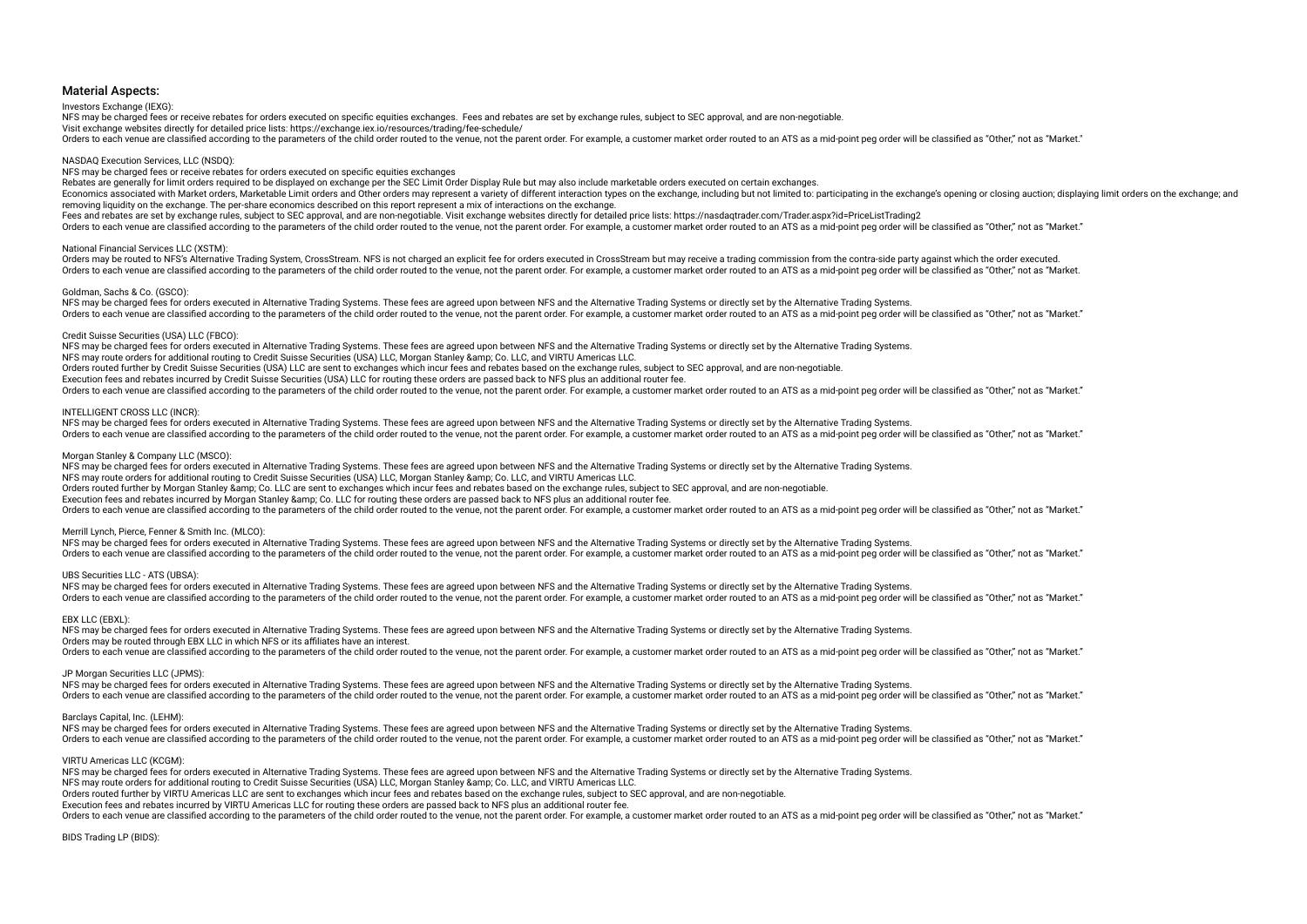NFS may be charged fees for orders executed in Alternative Trading Systems. These fees are agreed upon between NFS and the Alternative Trading Systems or directly set by the Alternative Trading Systems. NFS is charged fees by BIDS Trading LP on a tiered price schedule based on volume thresholds.

Orders to each venue are classified according to the parameters of the child order routed to the venue, not the parent order. For example, a customer market order routed to an ATS as a mid-point peg order will be classifie

#### Instinet LLC (INCA):

NFS may be charged fees for orders executed in Alternative Trading Systems. These fees are agreed upon between NFS and the Alternative Trading Systems or directly set by the Alternative Trading Systems. Orders to each venue are classified according to the parameters of the child order routed to the venue, not the parent order. For example, a customer market order routed to an ATS as a mid-point peg order will be classifie

#### NYSE Arca (ARCA):

NFS may be charged fees or receive rebates for orders executed on specifc equities exchanges

Rebates are generally for limit orders required to be displayed on exchange per the SEC Limit Order Display Rule but may also include marketable orders executed on certain exchanges.

Economics associated with Market orders, Marketable Limit orders and Other orders may represent a variety of different interaction types on the exchange, including but not limited to: participating in the exchange's openin removing liquidity on the exchange. The per-share economics described on this report represent a mix of interactions on the exchange.

Fees and rebates are set by exchange rules, subject to SEC approval, and are non-negotiable. Visit exchange websites directly for detailed price lists: https://www.nyse.com/publicdocs/nyse/markets/nyse-arca/NYSE Arca Marke

Orders to each venue are classified according to the parameters of the child order routed to the venue, not the parent order. For example, a customer market order routed to an ATS as a mid-point peg order will be classifie

Cboe EDGX US Equities Exchange (EDGX):

NFS may be charged fees or receive rebates for orders executed on specifc equities exchanges

Rebates are generally for limit orders required to be displayed on exchange per the SEC Limit Order Display Rule but may also include marketable orders executed on certain exchanges.

Economics associated with Market orders, Marketable Limit orders and Other orders may represent a variety of different interaction types on the exchange, including but not limited to: participating in the exchange's openin removing liquidity on the exchange. The per-share economics described on this report represent a mix of interactions on the exchange.

Fees and rebates are set by exchange rules, subject to SEC approval, and are non-negotiable. Visit exchange websites directly for detailed price lists:

https://www.cboe.com/us/equities/membership/fee\_schedule/edgx/

Curies to each venue are classified according to the parameters of the child order routed to the yenue not the parent order. For example a customer market order routed to an ATS as a mid-point peo order will be classified

#### Cboe BZX U.S. Equities Exchange (BATS):

NFS may be charged fees or receive rebates for orders executed on specifc equities exchanges

Rebates are generally for limit orders required to be displayed on exchange per the SEC Limit Order Display Rule but may also include marketable orders executed on certain exchanges.

Economics associated with Market orders, Marketable Limit orders and Other orders may represent a variety of different interaction types on the exchange, including but not limited to: participating in the exchange's openin removing liquidity on the exchange. The per-share economics described on this report represent a mix of interactions on the exchange.

Fees and rebates are set by exchange rules, subject to SEC approval, and are non-negotiable. Visit exchange websites directly for detailed price lists:

https://www.cboe.com/us/equities/membership/fee\_schedule/bzx/

Orders to each venue are classified according to the parameters of the child order routed to the venue, not the parent order. For example, a customer market order routed to an ATS as a mid-point peg order will be classifie

### Members Exchange (MEMX):

NFS may be charged fees or receive rebates for orders executed on specifc equities exchanges

Rebates are generally for limit orders required to be displayed on exchange per the SEC Limit Order Display Rule but may also include marketable orders executed on certain exchanges.

Economics associated with Market orders, Marketable Limit orders and Other orders may represent a variety of different interaction types on the exchange, including but not limited to: participating in the exchange's openin removing liquidity on the exchange. The per-share economics described on this report represent a mix of interactions on the exchange.

Fees and rebates are set by exchange rules, subject to SEC approval, and are non-negotiable. Visit exchange websites directly for detailed price lists: https://info.memxtrading.com/fee-schedule/

Orders to each venue are classified according to the parameters of the child order routed to the venue, not the parent order. For example, a customer market order routed to an ATS as a mid-point peg order will be classifie

## Cboe BYX U.S. Equities Exchange (YBAT):

NFS may be charged fees or receive rebates for orders executed on specifc equities exchanges

NFS orders sent to Cboe BYX U.S. Equities Exchange usually interact in ways that do not incur economics including but not limited to: removing non-displayed orders or removing mid-point peg liquidity

Fees and rebates are set by exchange rules, subject to SEC approval, and are non-negotiable. Visit exchange websites directly for detailed price lists:

https://www.cboe.com/us/equities/membership/fee\_schedule/byx/

Orders to each venue are classified according to the parameters of the child order routed to the venue, not the parent order. For example, a customer market order routed to an ATS as a mid-point peg order will be classifie

## Cboe EDGA U.S. Equities Exchange (EDGA):

NFS may be charged fees or receive rebates for orders executed on specifc equities exchanges

NFS orders sent to Cboe EDGA US Equities Exchange usually interact in ways that do not incur economics including but not limited to: removing non-displayed orders or removing mid-point peg liquidity

Fees and rebates are set by exchange rules, subject to SEC approval, and are non-negotiable. Visit exchange websites directly for detailed price lists:

https://www.cboe.com/us/equities/membership/fee\_schedule/edga/

Orders to each venue are classified according to the parameters of the child order routed to the venue, not the parent order. For example, a customer market order routed to an ATS as a mid-point peq order will be classifie

## December 2021

## **Options**

## Summary

| <b>Non-Directed Orders</b><br>as % of All Orders | Market Orders as % of<br><b>Non-Directed Orders</b> | <b>Marketable Limit</b><br>Orders as % of Non-<br><b>Directed Orders</b> | Non-Marketable Limit<br>Orders as % of Non-<br><b>Directed Orders</b> | Other Orders as % of<br><b>Non-Directed Orders</b> |
|--------------------------------------------------|-----------------------------------------------------|--------------------------------------------------------------------------|-----------------------------------------------------------------------|----------------------------------------------------|
|                                                  |                                                     |                                                                          |                                                                       |                                                    |